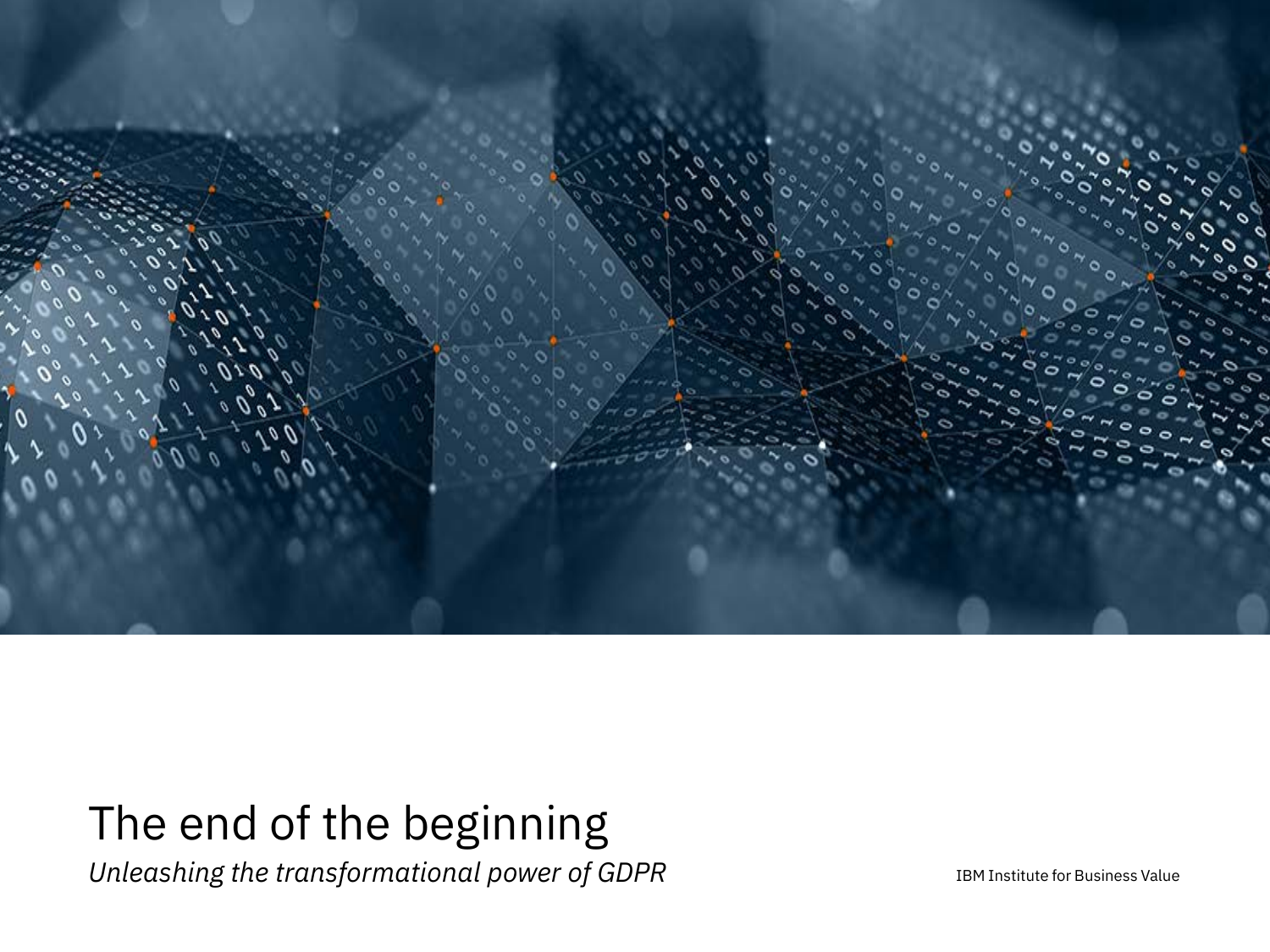### **Executive Report**

Security

### **How IBM can help**

IBM Security tackles the world's most challenging security problems. We continually look for new and better ways to protect the faces behind the data — your customers. Our strategy reflects the belief that today's defenses will not suffice tomorrow. It challenges us to approach our work, support our clients and lead the industry with forward-thinking solutions that leverage cloud, AI, orchestration and collaboration.

To get the latest GDPR insights from IBM Security, please visit ibm.biz/PrepareForGDPR. To learn about IBM's GDPR capabilities, from data discovery to unified governance visit ibm.com/gdpr.



# *In this report*

*Executives assess their readiness to comply with GDPR* 

*A leader group we call the "Sparked" sees GDPR preparedness as a business differentiator enabling transformational opportunities* 

*Recommendations for organizations in every phase of their GDPR compliance activities*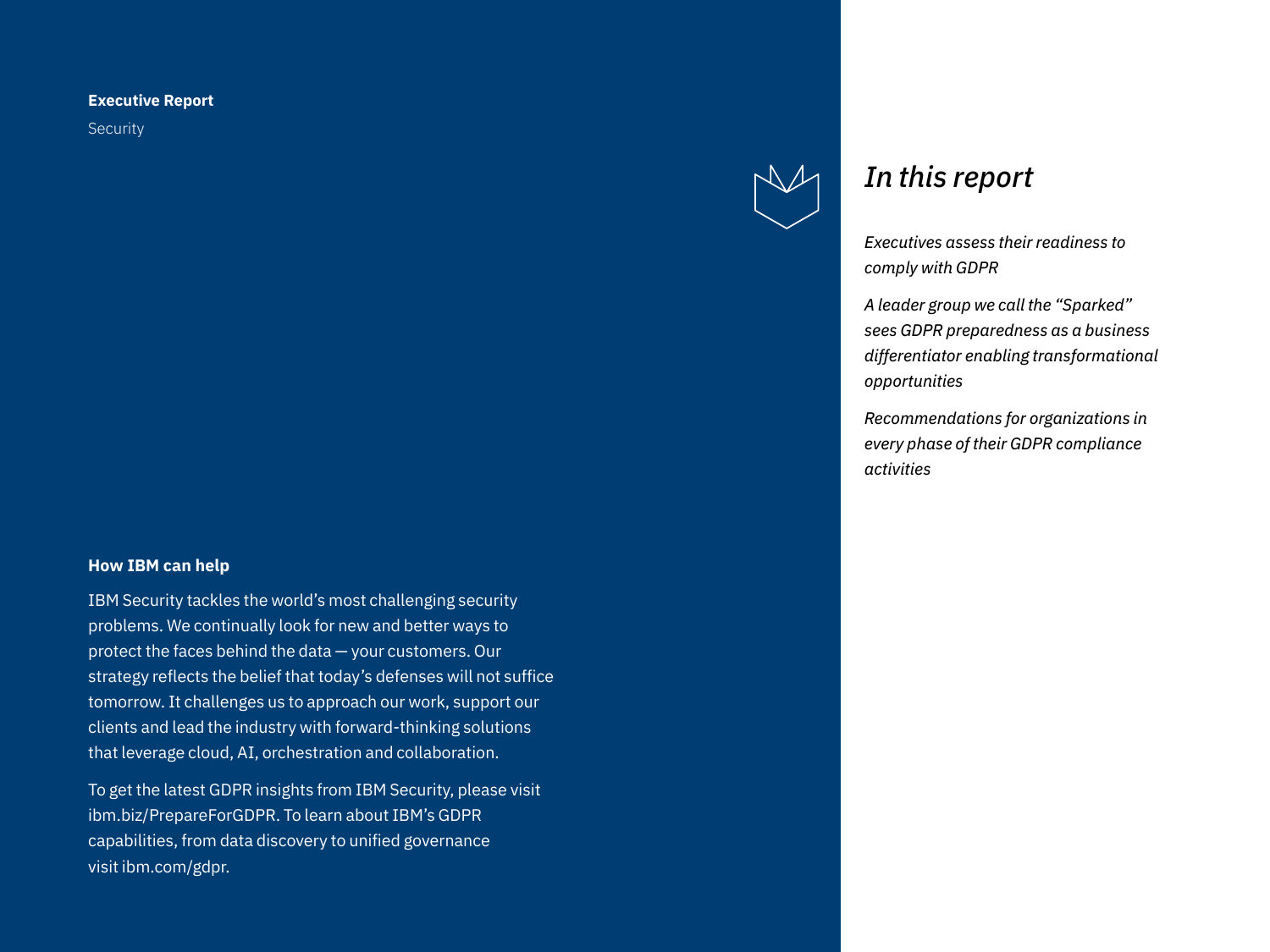# *A catalyst for change*

*It is said that innovation and creativity can flourish under intense pressure and constraint – GDPR compliance could present organizations with this type of opportunity. For most, preparations are still in motion, but as we move past the compliance date, a new phase begins. One critical question: can organizations turn a compliance challenge into an occasion to advance their digital efforts? Our research has identified a small group of leaders who say they will be fully compliant with GDPR by the enforcement date and view it as a catalyst for change. This report explores how they are approaching security, privacy, data and analytics, and customer engagement, and how their efforts could drive future success.*

# The next chapter

Amid a growing global conversation about security, privacy, and choice and control regarding data, the European Union's General Data Protection Regulation (GDPR) is entering its enforcement phase (see sidebar, "What is GDPR?"). Over the years, privacy and security are issues that have moved from back rooms to board rooms and now to dining rooms around the world. Both the threats and responsibilities are greater, as are the potential effects on business and society.

GDPR is significantly impacting organizations and individuals alike – granting data subjects new rights and posing new regulatory challenges for businesses. During the last few years as organizations have been preparing for GDPR, they have been tested by both the effort involved and the cost of compliance. It is estimated that some organizations have spent more than USD 1 million to become GDPR compliant.<sup>1</sup> However, real costs are difficult to estimate since they are often spread across many departments, and actions can leverage existing tools and processes. Organizations have been busy changing processes and developing new ones, creating new roles and building new relationships, training employees, and deploying new tools and technologies.

GDPR is a reality, turning the management of privacy issues, data rights and security breaches into standard business practices. Such transformation triggers a consequential question: *Can organizations turn a compliance challenge into an impetus for broader transformation?*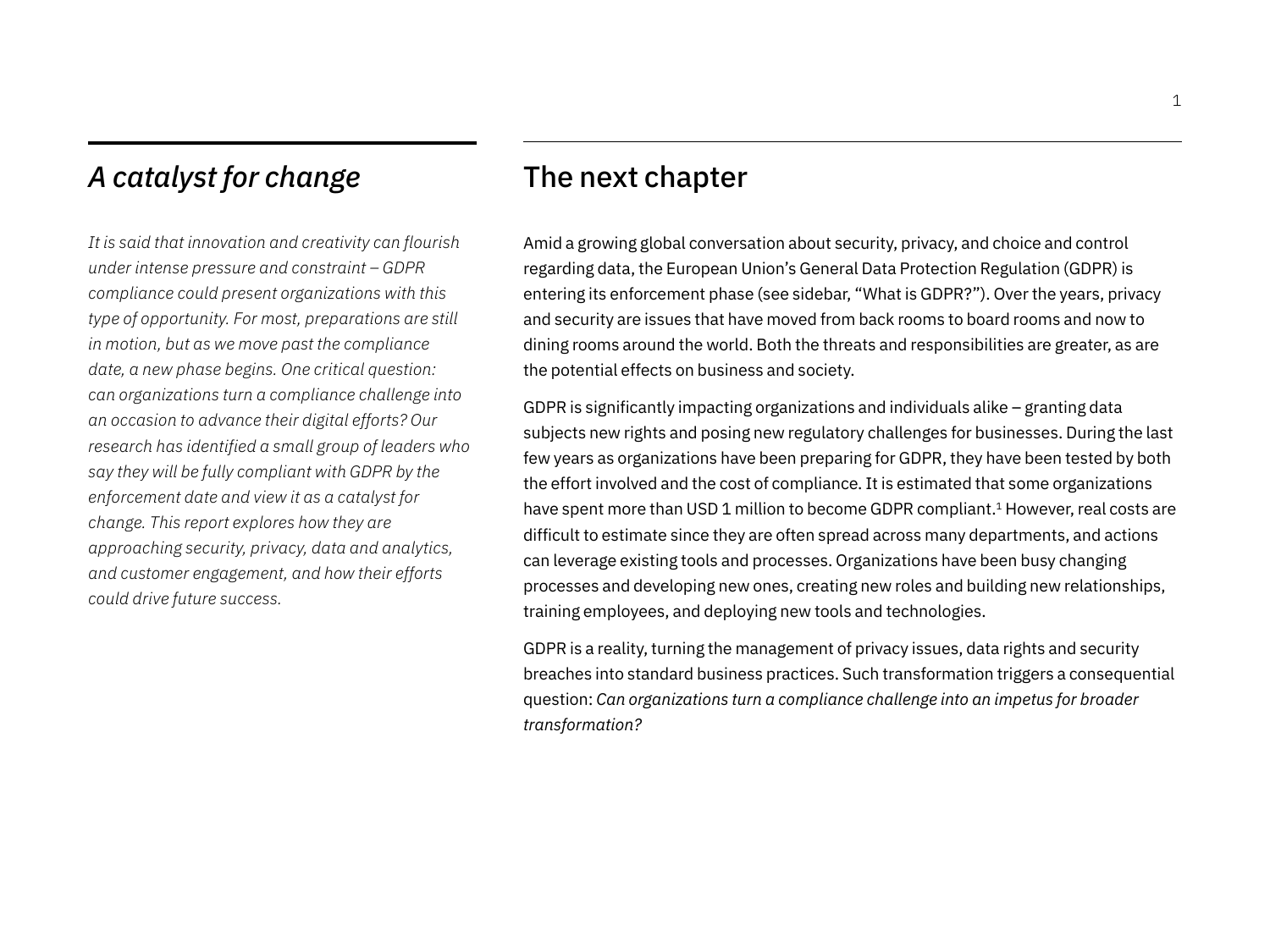

# Only 36%

of surveyed executives say they will be fully compliant with GDPR by the enforcement date

# 59%

of respondents see GDPR as an occasion for transformation or a spark for new data-led business models

# We identified

a group of leaders who see GDPR as a catalyst for longer-term transformation. Compared to the rest of our study sample, 6X as many GDPR leaders report very strong internal collaboration

96%

of GDPR leaders agree that proof of compliance with GDPR will be viewed as a positive differentiator by the public

## **What is GDPR?**<sup>2</sup>

Approved in April 2016, the European Union (EU) General Data Protection Regulation (GDPR) replaces the minimum standards of the Data Protection Directive. Organizations face new, uniform data protection requirements relating to the information of EU subjects.<sup>3</sup> Potential administrative fines can total up to EUR 20 million or up to 4 percent of total worldwide annual turnover/revenue for the preceding financial year, whichever is higher.

At minimum, the regulation demands:

- Data protection accountability.
- Data subjects' consent, right to access, rectification, erasure and portability.
- Data breach notification.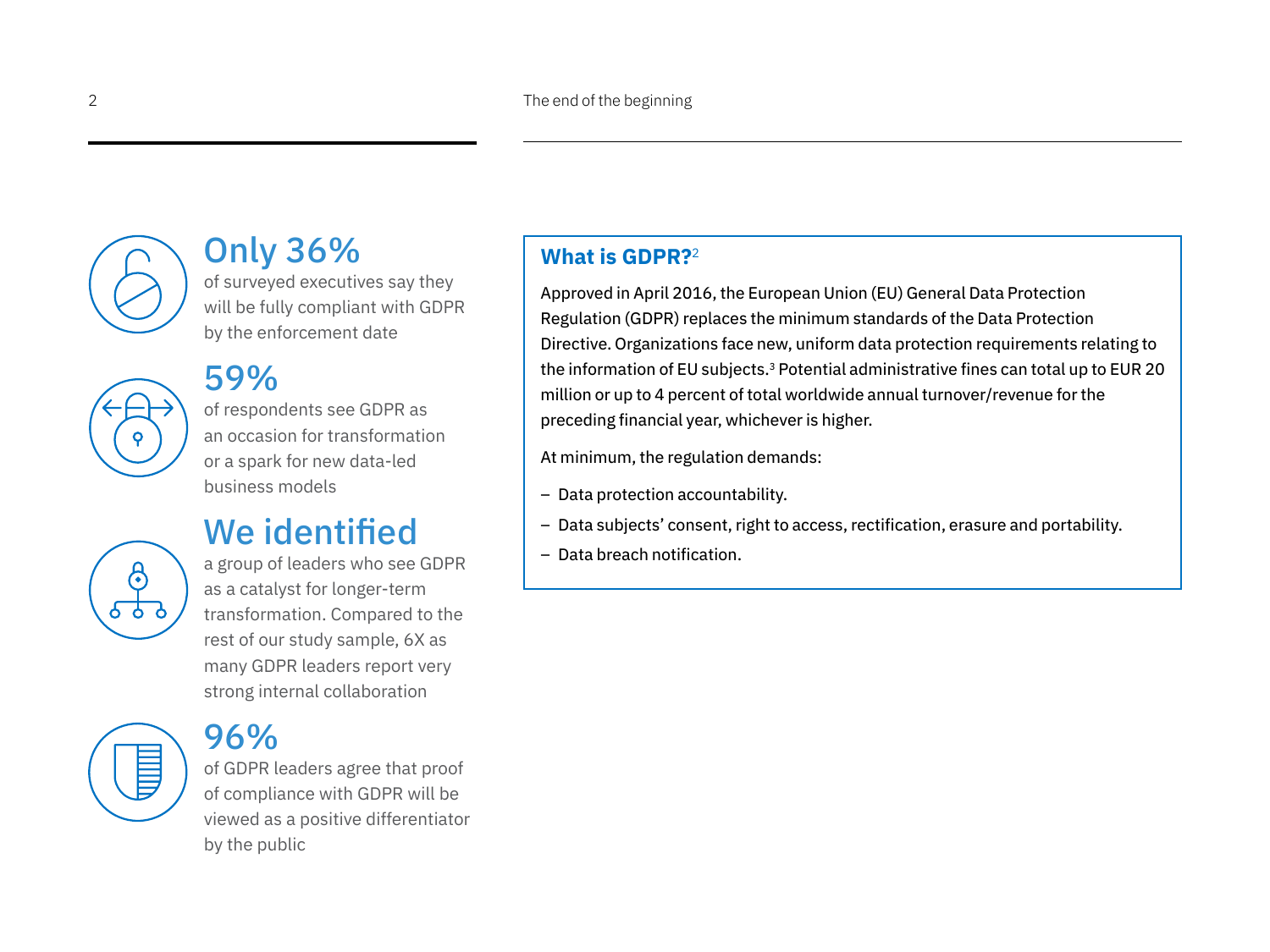# GDPR – bane or boon?

To test this question, between February and April 2018 we surveyed 1,500 executives responsible for their organizations' GDPR preparations across 15 industries around the world (for more information, see "Demographics and methodology" section). Looking across the entire sample, we discovered interesting insights about the general approach organizations were taking, as well as their overall levels of preparedness. For many, GDPR preparations are still in motion – only 36 percent of respondents told us they will be fully compliant by the enforcement date (see Figure 1).



*Preparations for GDPR*

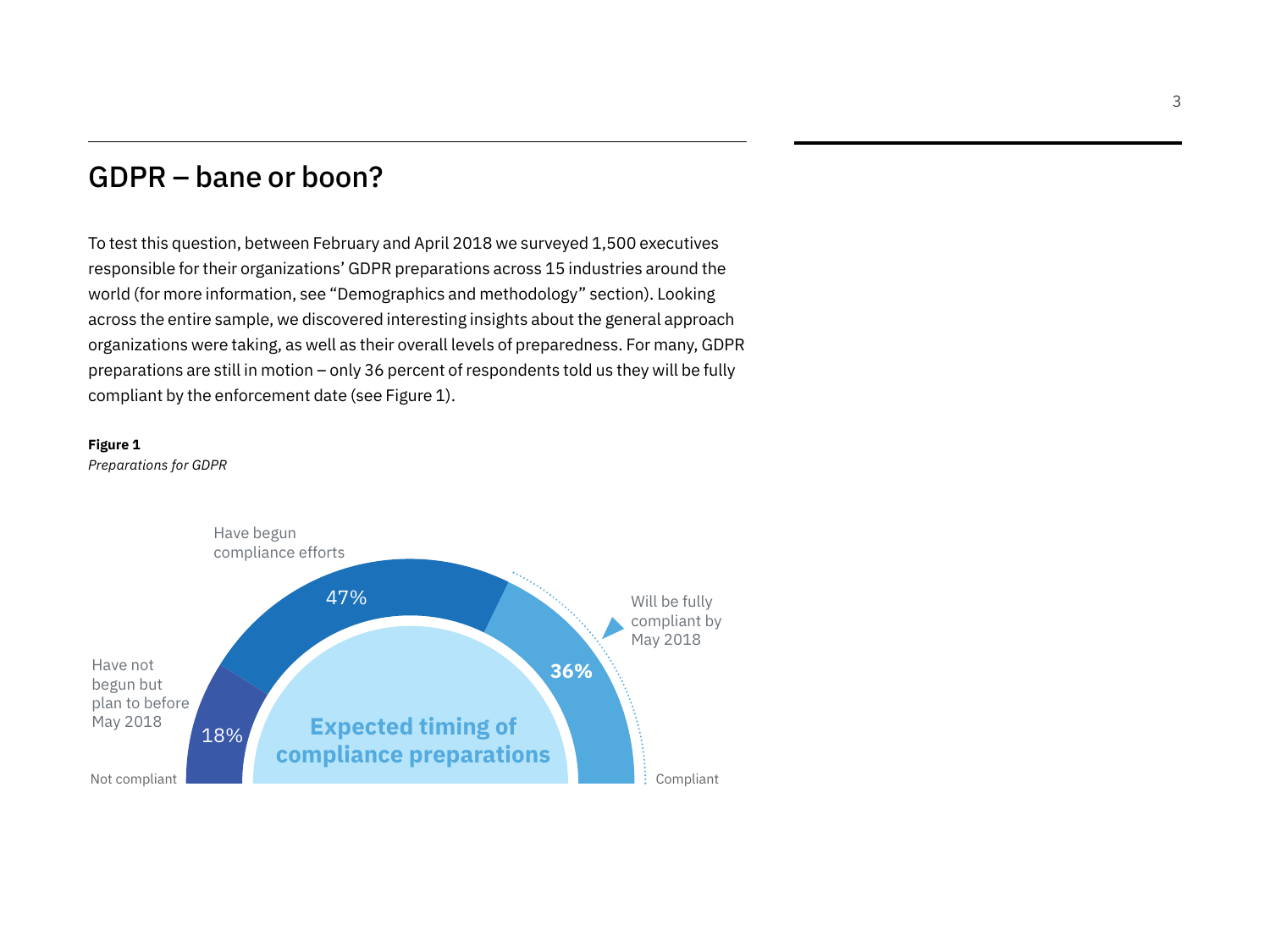Why are people waiting until the last minute, essentially cramming for a test? There could be many reasons, including a lack of commitment from organizational leadership or a desire to take a wait-and-see approach. It could also be a resource issue or maybe a sense that preparations would disrupt business operations too much.

There is some good news in our respondents' overall view of GDPR. Only 36 percent of respondents regard GDPR as simply a mandatory regulation. The majority had a positive view on the potential of the regulation and what it could do for their organizations. Thirty-nine percent saw GDPR as a chance a transform their security, privacy and data management efforts, and 20 percent said it could be a catalyst for new data-led business models. This could mean that many organizations have finally accepted the regulation as reality and are now looking for ways to benefit from the mandate.

The bad news is, despite focus and effort, overall preparedness is only moderate. What respondents say they are focused on, they are also struggling with. We asked respondents to look at 11 different GDPR-related components and tell us which they were focusing on, which they were struggling with and how prepared they were (see sidebar, "Components of GDPR tested"). One of the principal tasks of GDPR preparation, performing data discovery and ensuring data accuracy, was the component that most of the sample ranked as their number-one focus area. Most of the sample also ranked it as their number-one struggle (tied with complying with data processing principles). In fact, the top five preparation areas were also the top five areas of struggle (see Figure 2).

We can look at it two ways. Perhaps what they are struggling with is what they are putting more effort toward. Or, what they are putting effort toward, they are also struggling with. Either way, the results of their efforts aren't paying off quickly enough. The top two areas of preparedness were performing data discovery and ensuring data accuracy (60 percent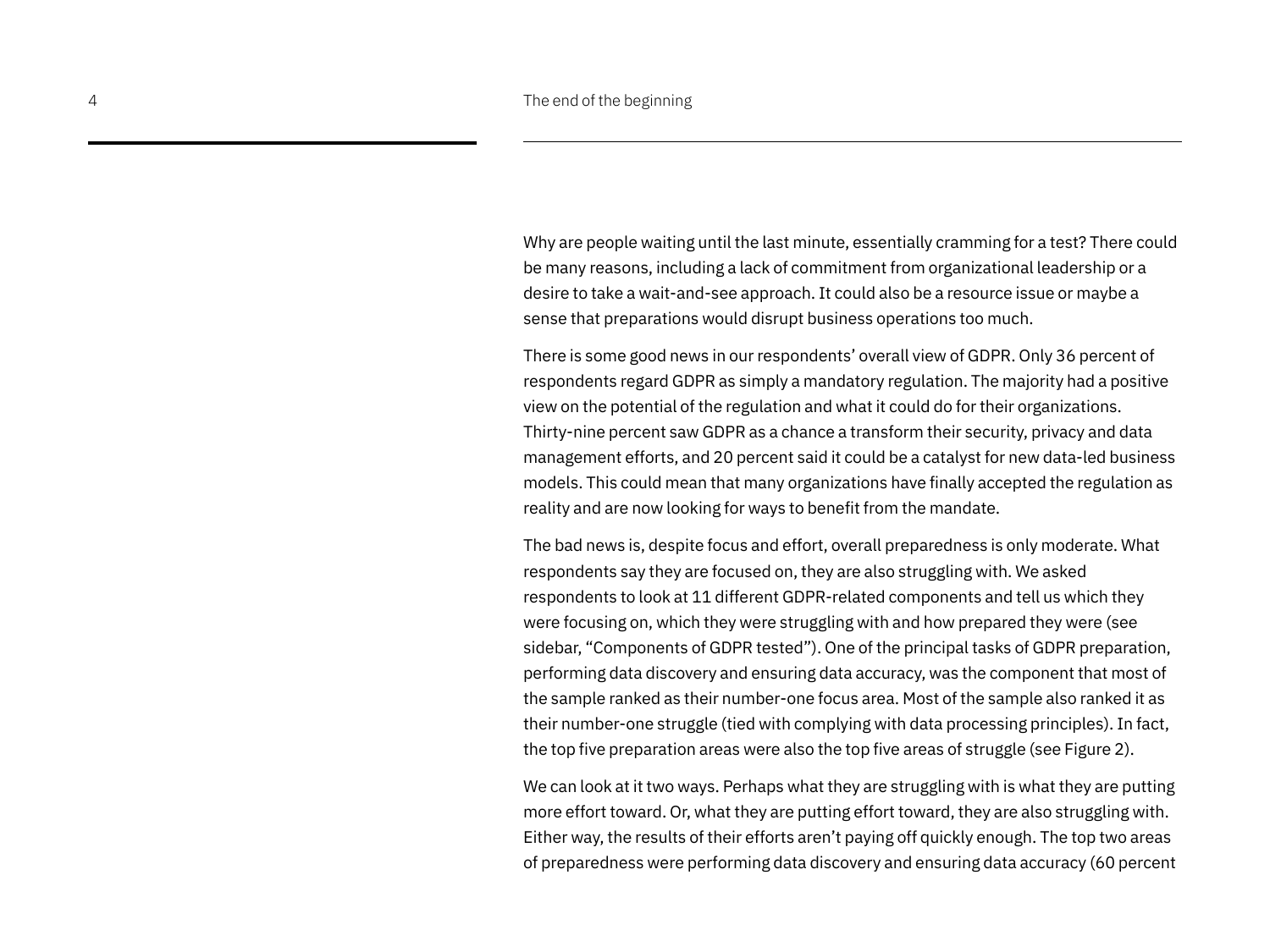### **Figure 2**

*Priorities and struggles in preparation*

### **Number-one focus area**



**Number-one struggle**

said they were prepared), and implementing data subject rights, procedures and controls (58 percent said they were prepared). The components with the lowest level of preparedness were getting consent from data subjects (48 percent) and handling cross-border data transfers (47 percent).

Along with their struggles, respondents are also facing several uncertainties and concerns related to GDPR. The top uncertainties for respondents covered both the theoretical and practical – 44 percent worried that GDPR could be modified or replaced in the near future, and 43 percent worried about how much GDPR preparation would cost their organizations. There were also concerns when it came to things like confirming security controls at data processors and how organizations would fulfill an increased number of data access requests.

## **The "GDPR-erequisites" – Components tested**

### *Data*

- Complying with data-processing principles
- Performing data discovery and ensuring data accuracy
- Managing the relationship between data controllers and data processors
- Handling cross-border data transfers

### *Security*

- Enhancing security capabilities
- Improving data incident/breach notifications and response practices

### *Data subjects*

- Getting consent from data subjects
- Developing/updating privacy policy and notices
- Implementing data subject rights procedures and controls

### *Organizational*

- Establishing a Data Protection Officer (DPO)
- Promoting accountability measures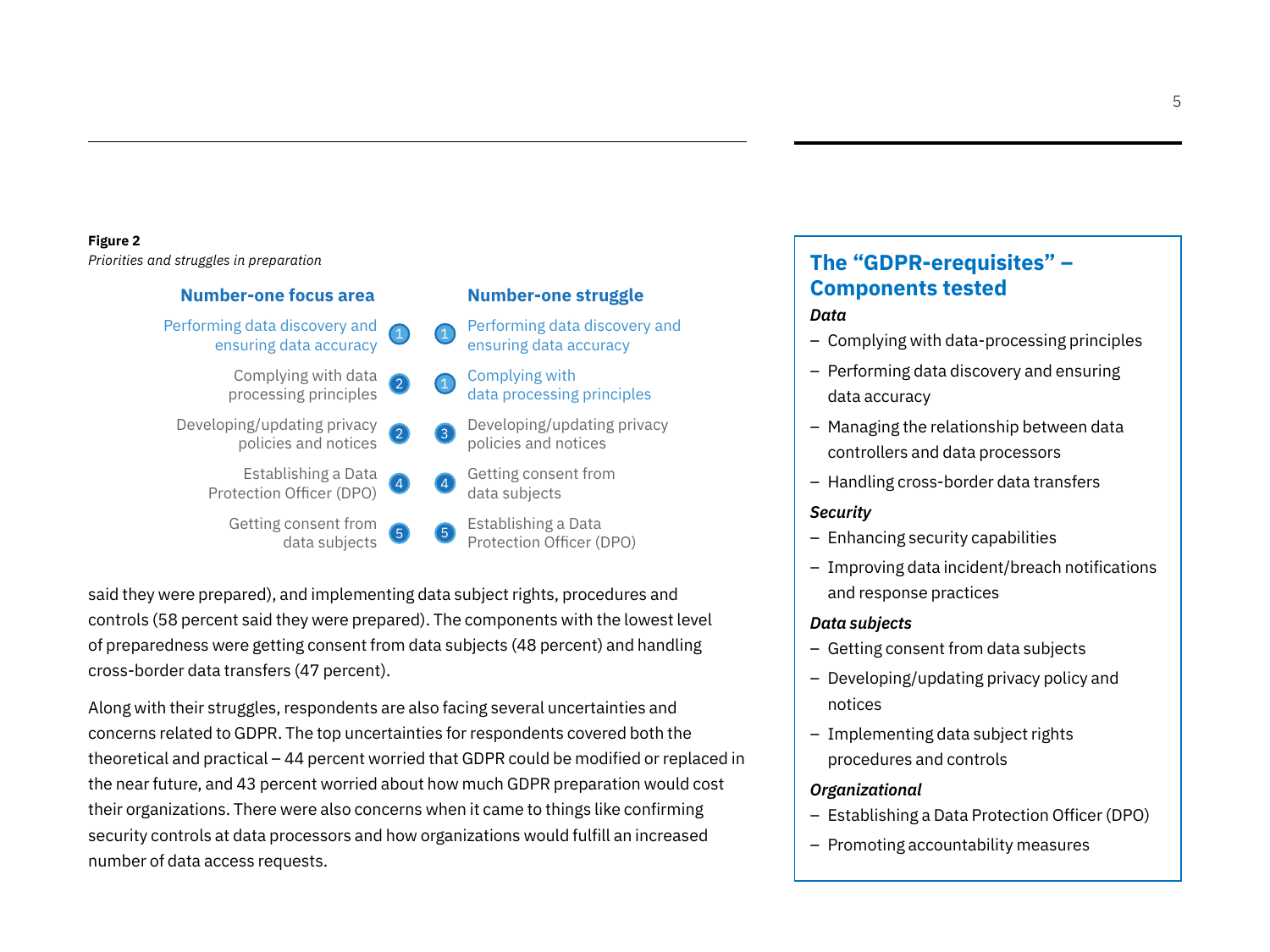# Charging up for the future

To justify the large amount of effort and resource invested in GDPR preparation, organizations want to get something more out of it than simple compliance. We can look to a group of leaders that is taking a mature approach to security and privacy, data and analytics, and customer engagement to propel themselves forward. Taking a comprehensive and holistic approach to GDPR preparations can potentially improve a number of factors in the longer term, including: better cross-organizational collaboration, streamlined operations and data management, improved security and closer customer relationships (see Figure 3).

To understand which organizations are best taking advantage of the opportunity, we applied a set of criteria across the sample to identify a leader group. The GDPR leaders who met the criteria comprised 22 percent of our sample – we call them the "Sparked," signifying that these organizations were motivated by their GDPR preparations. The rest of sample, the "Squeezed," are more constrained and less committed, which may be preventing them from realizing their potential. The Sparked:

- State that they will be fully compliant with GDPR by the enforcement date in May 2018
- See GDPR as a chance to transform their privacy, security, and data management efforts, or as a catalyst to create new data-led business models
- View GDPR as an opportunity to reexamine, and improve their security practices and operations
- Say GDPR preparation is enabling them to develop data strategies that will improve their business functions
- Anticipate that GDPR will strengthen relationships with customers/clients.

### **Figure 3**

*Using GDPR preparations to move beyond compliance*



- A strong overall digital strategy and improved crossorganizational collaboration
- Better security through upgraded incident response
- Strong security and privacy, and closer customer relationships as competitive differentiators
- New avenues for data-led business models
- New ways to operate with a streamlined approach to data management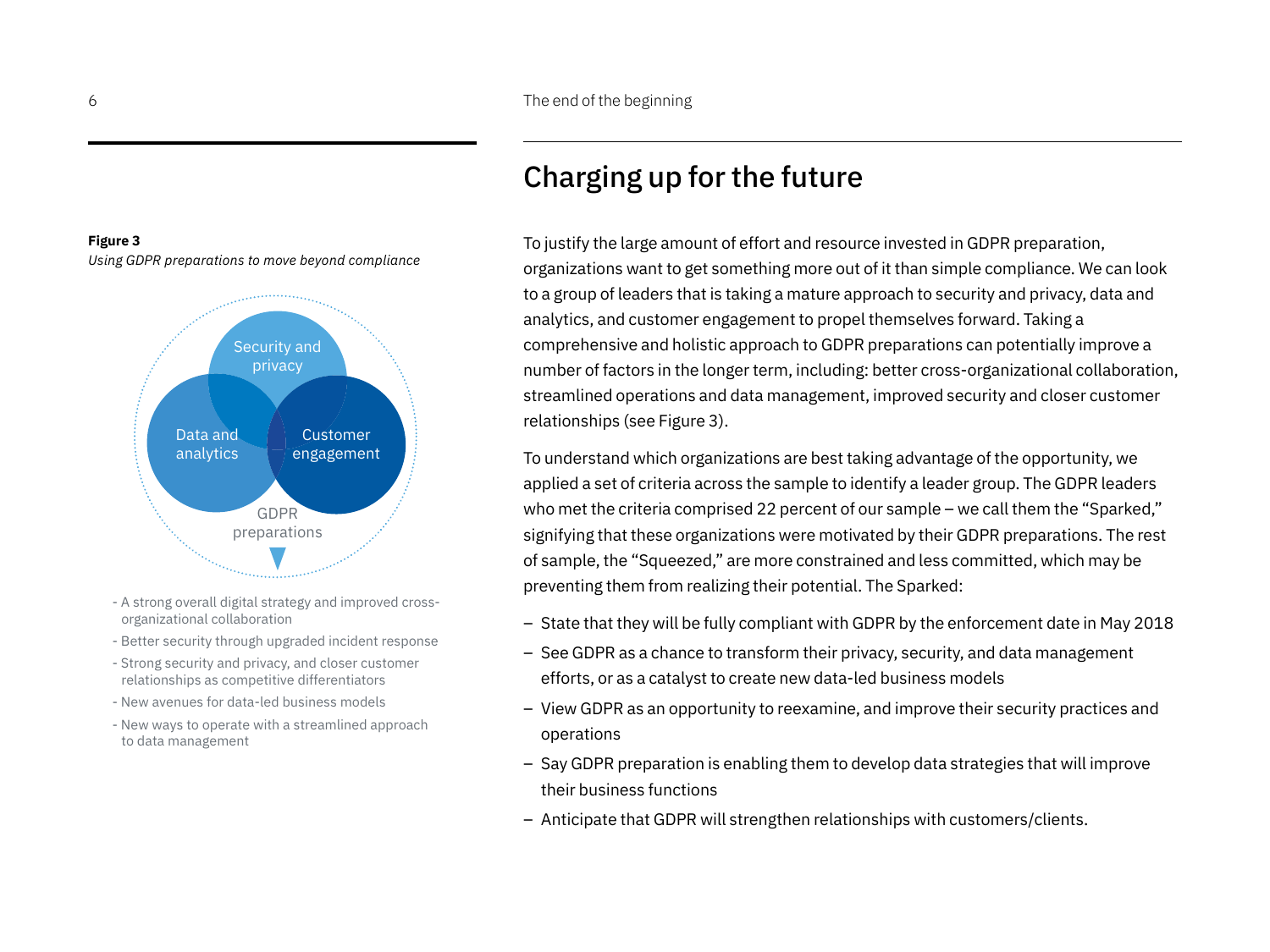It is worth noting that Sparked organizations had higher annual revenue – 41 percent of the Sparked were from organizations with an annual revenue of more than USD 5 billion, compared to only 13 percent of the Squeezed.

What makes this group different and what can we learn from how they see GDPR enabling them in the future? First, the Sparked have a greater level of organizational commitment to the process (see Figure 4). Over three times as many of the Sparked than the Squeezed said their organizations were fully committed to comply with the depth and breadth of GDPR. In fact, 89 percent of the Sparked had a high level of commitment.

### **Figure 4**

*Commitment to providing needed resources and attention*

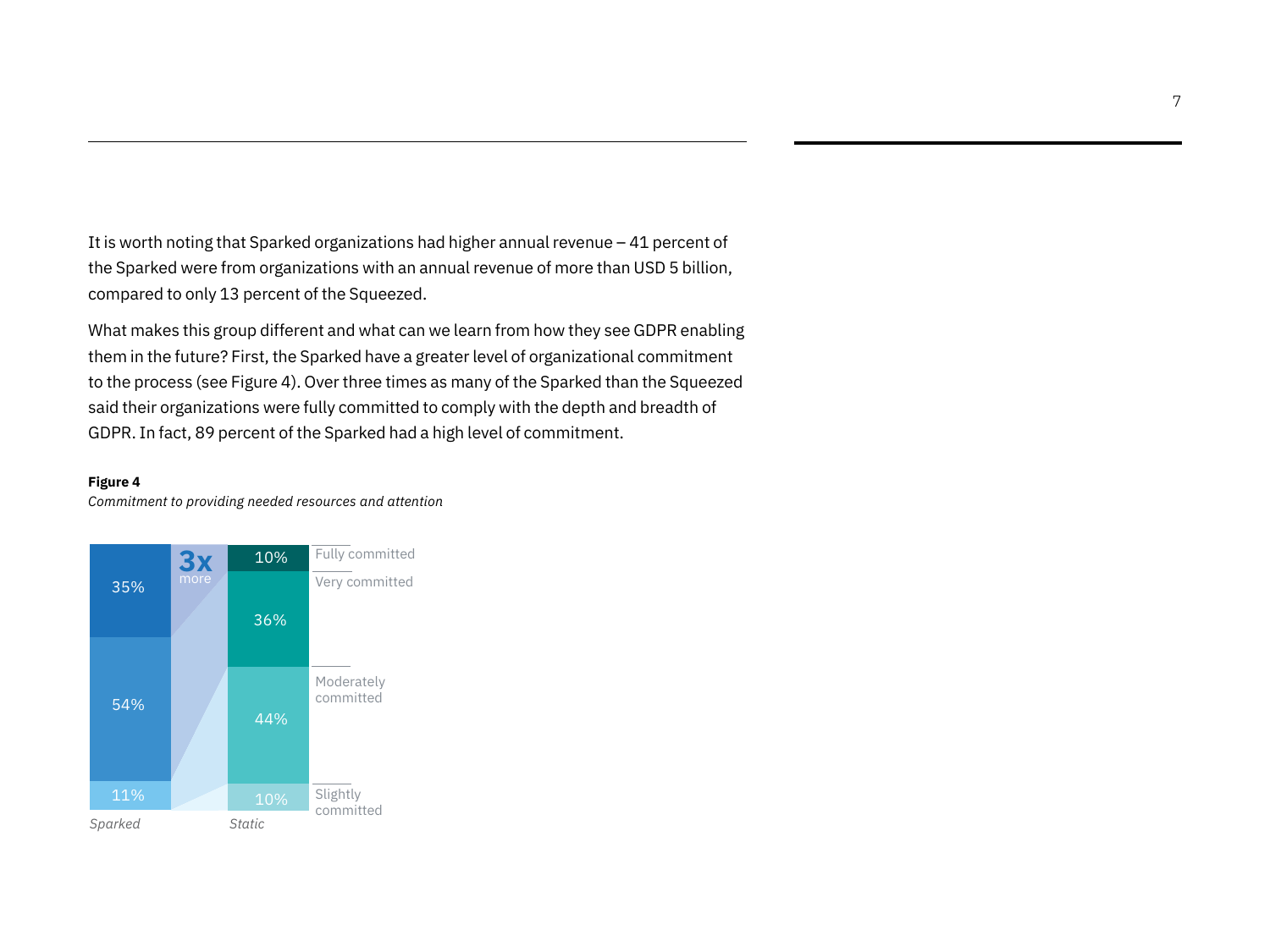By contrast, those whose organizations were only slightly committed identified several primary barriers to commitment, including a lack of funding, and GDPR being viewed as just a compliance issue or as interfering with their business models.

The Sparked also have a higher level of organizational collaboration and they involve other members of their organizations in preparations at a higher rate (see Figure 5). Ninety-four percent of the Sparked report good collaboration (compared to 49 percent of the Squeezed). The Sparked also involve security, their boards of directors, legal departments and lines of business at a greater rate as well, among other enterprise roles.

### **Figure 5**

### *Organizational collaboration and involvement*



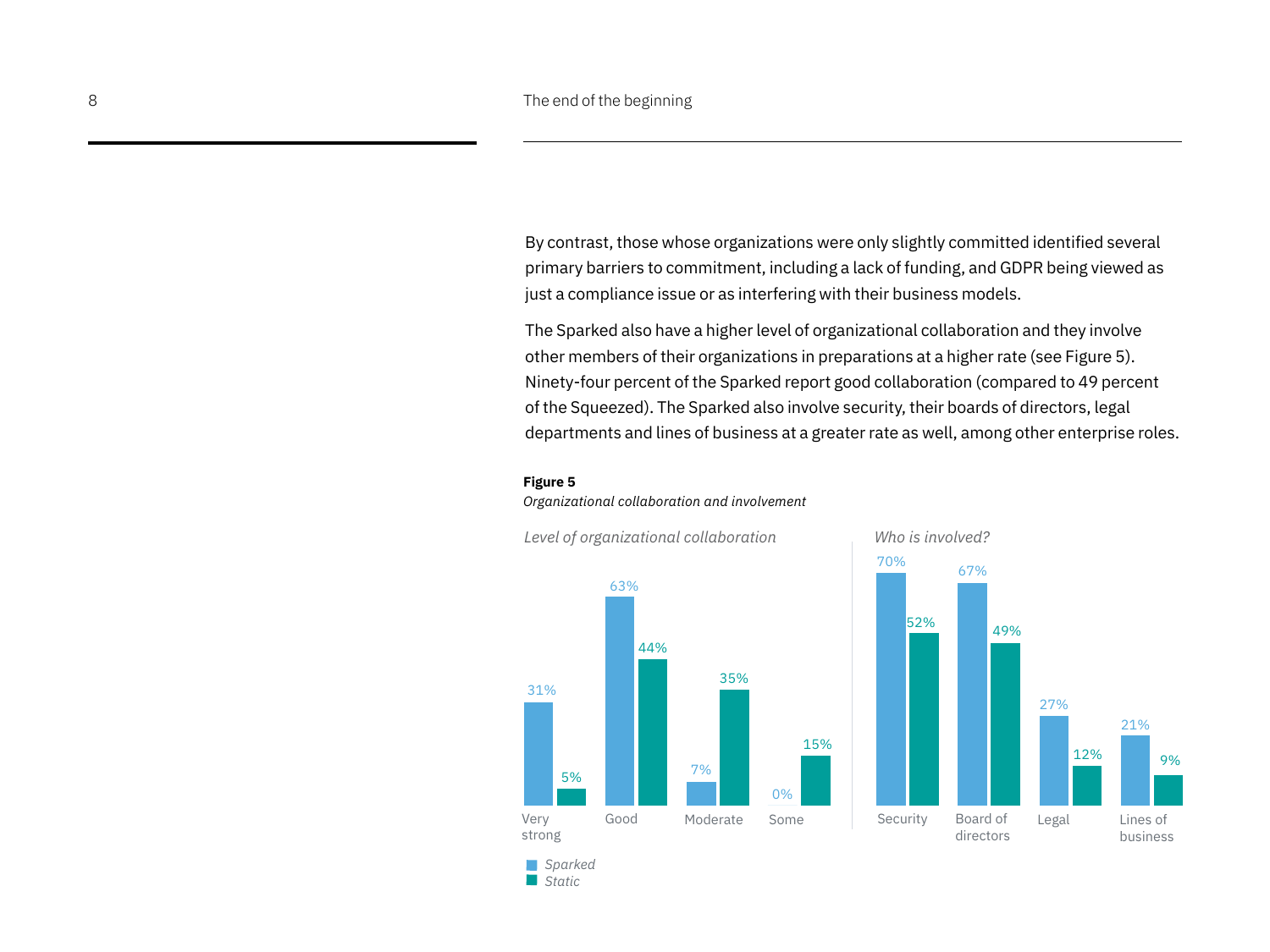What did respondents consider critical to their preparation for GDPR? The Sparked see a broad, strategic approach as key; the rest of the Squeezed were more focused on tactical measures (see Figure 6). The Sparked credited clearly defining responsibilities up front, a strong overall digital strategy and a holistic approach as benefiting them the most. By contrast, the Squeezed had an entirely different set of top enablers: getting the right financial and human resources, receiving top-level executive and board support, and utilizing maturity models or roadmaps.

### **Figure 6**

*Top enablers for preparation*

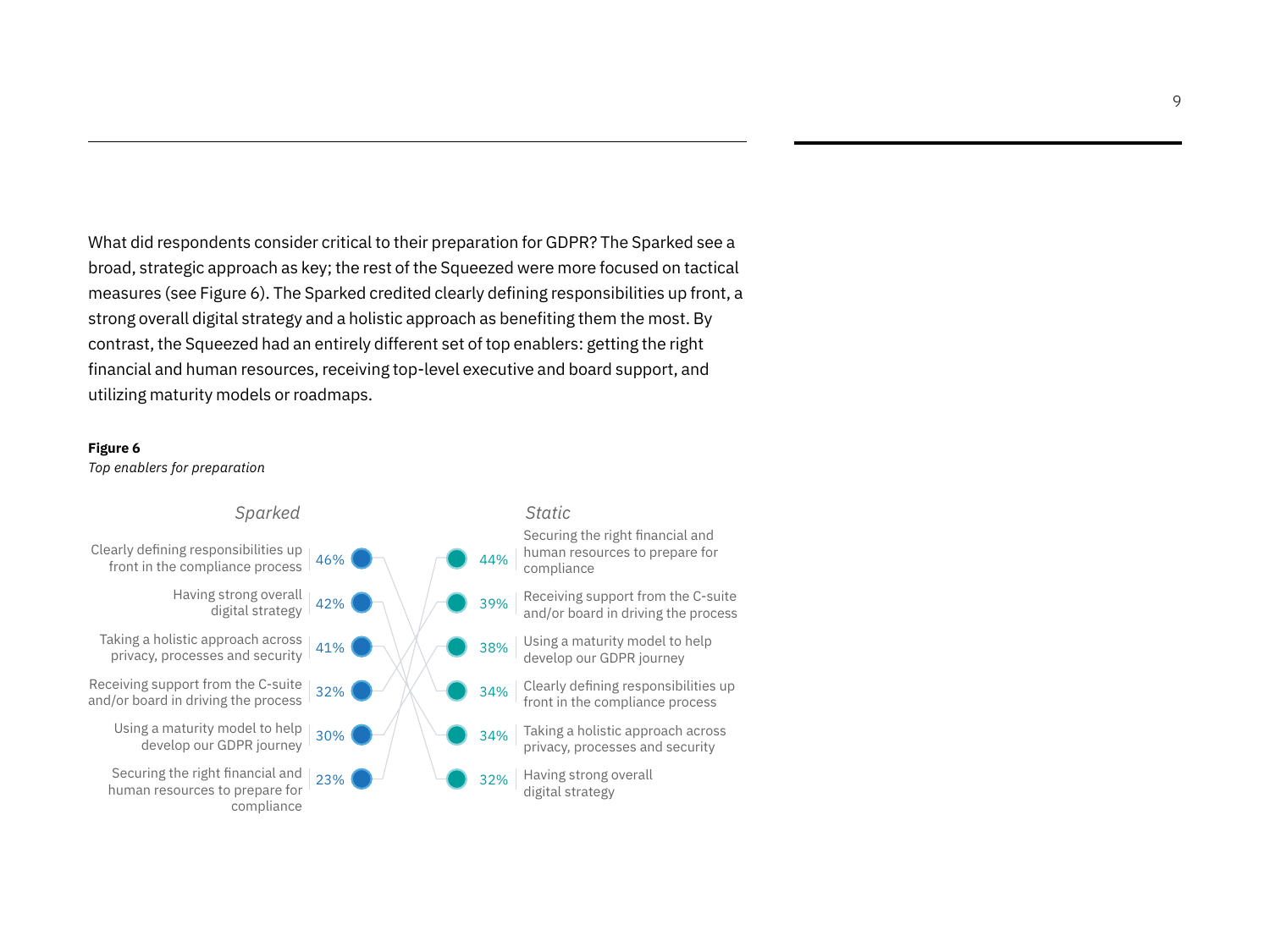As noted earlier, the total sample was only moderately prepared across eleven different components of GDPR preparation. More of the Sparked were prepared across every aspect than the Squeezed in all major areas: data preparedness, security preparedness and data subject preparedness. For example, 79 percent of the Sparked said they were prepared for performing data discovery and ensuring data accuracy, compared to 55 percent of the Squeezed.

This group was also far ahead of others in managing the relationship between data controllers and data processors, handling cross-border data transfers and complying with data-processing principles. In addition, more than two-thirds of them had enhanced security capabilities and improved data incident/breach notifications and response practices. The Sparked were also well ahead of others in getting consent from data subjects and implementing data subject rights procedures and controls.

It is worth noting that even the Sparked have some areas to work on. Only 57 percent of the Sparked said they were prepared for developing and updating privacy policy and notices.

How can all their hard work today enable organizations to realize new value tomorrow through their approaches to security and privacy, data and analytics, and customer engagement?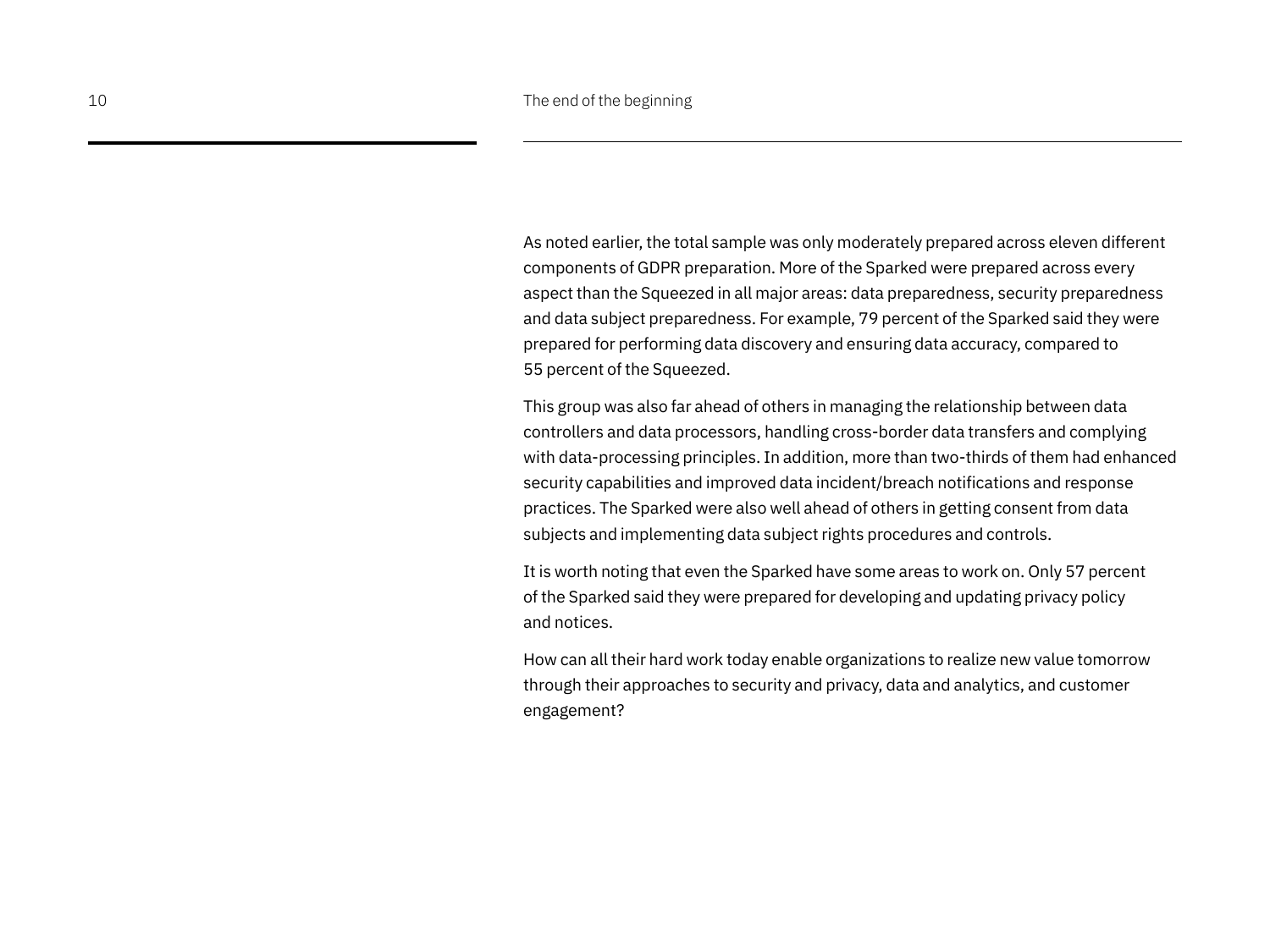# Sharpening security approaches

GDPR has a number of different security-specific requirements regarding breach notification, data protection and accountability. Ideally, these measures will "lift all boats" when it comes to cybersecurity awareness and preparedness. Our analysis showed that 83 percent of the Sparked see security and privacy as key business differentiators and sources of competitive advantage, compared to just 65 percent of other respondents. Most of the entire sample have modified how they handle incident response because of GDPR (93 percent of the Sparked versus 70 percent of the Squeezed).

A key to longer-term success, seeing security and privacy as key business differentiators and sources of competitive advantage, is also an area of agreement for a vast majority of the Sparked. Finally, roughly three-quarters of the Sparked report that they have fully implemented privacy and security by design for their new products and services. In contrast, less than half of the Squeezed have. By making a leading practice mandatory, GDPR is putting a focus on this important topic that will, optimistically, improve security for all.

To understand how organizations are improving their approaches to incident response and breach notification (as outlined in Article 33 of GDPR) we posed several questions.<sup>4</sup> We found that the majority of the Sparked are engaging their leadership more, practicing their response capabilities and enhancing communications – although, even the leaders could use improvement in these areas. More of the Sparked said they have created new responsibilities for executives related to incident response (63 percent versus 37 percent), run incident response simulations with executives (58 percent versus 38 percent), and built new processes and policies to notify data subjects (53 percent versus 49 percent). As the cybersecurity threat landscape becomes more complex and challenging, improving these practices is essential. Organizations need the confidence to exercise leadership and quick thinking when a security crisis occurs, or risk losing control of an incident response.<sup>5</sup>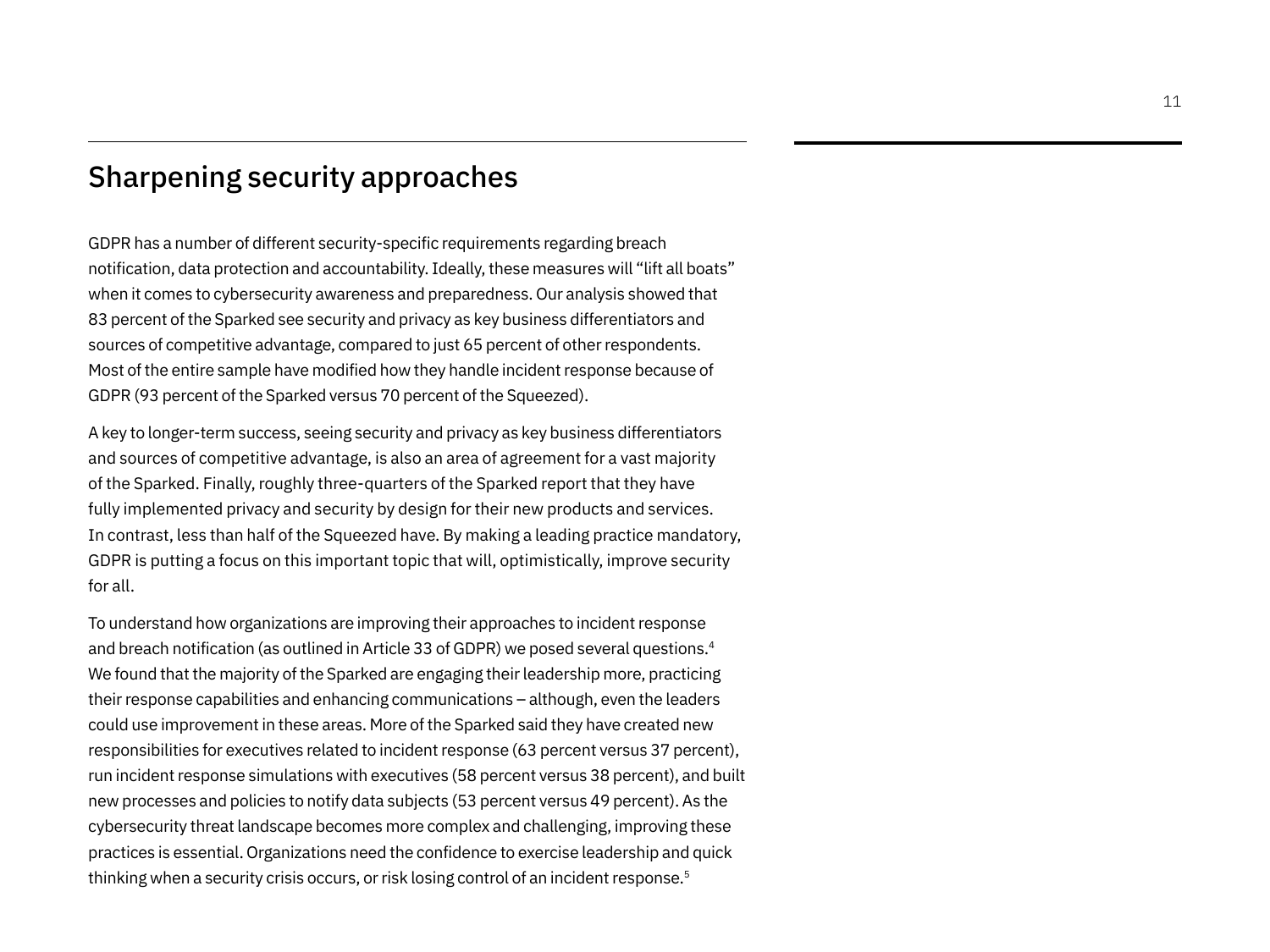# Invigorating data strategies

Data is at the core of GDPR – how it is requested, provided, shared, processed and utilized. Most everyone says they are making improvements to their data strategies because of their preparations for GDPR, with the Sparked doing so to a slightly greater extent. A large majority of our respondents have unified their data strategies to improve performance and efficiency (97 percent of the Sparked versus 84 percent of the Squeezed). Most respondents also report that they are treating all their data the same, whether it is from data subjects in the European Union or not (79 percent of the Sparked versus 66 percent of others).

A significant portion of the respondents view GDPR as a chance to streamline their data management approaches. Eighty percent of the sample are cutting down on the amount of personal data they keep, 78 percent are reducing the number of people who have access to personal data and 70 percent are disposing of data that is no longer needed. This "clean-up" process is setting up organizations for longer-term efficiency.

We wanted to understand how GDPR was impacting business models, products and services reliant on data. The Sparked have greater confidence that GDPR will help in the long run – creating new data-led prospects. Almost 30 percent said that GDPR will create new opportunities for data-led business models and data monetization efforts, compared to only 10 percent of the Squeezed. With permission, and following the tenets of GDPR, organizations have the opportunity to create more personalized products and services – fostering deeper relationships with their customers and clients.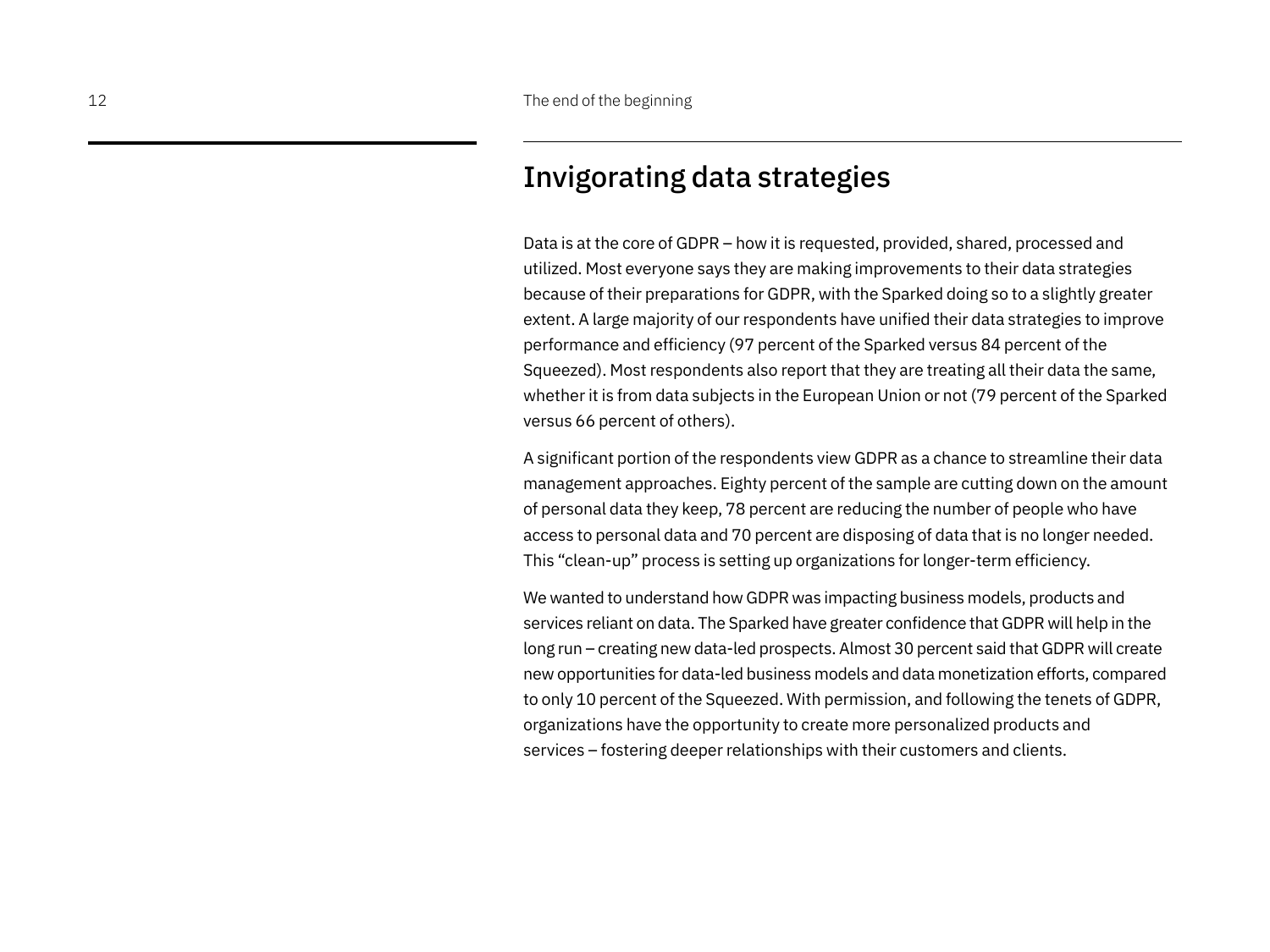## **Data controllers and data processors must be intimately in sync**

The relationship between data controllers and data processors is a critical one that shouldn't be discounted. It is not only critical for compliance, but critical to business' data protection. A data controller determines the means of processing personal data, and the data processor processes personal data on behalf of the controller. This relationship is important for many reasons, the chief one being that under GDPR, controllers and processors must be brought up to the same level of responsibility and duty. Data controllers can't simply outsource their responsibility.

Very few of our entire sample ranked managing the relationship between data controllers and data processors as a key focus area – only 5 percent ranked it as their number one. Like many other areas, the Sparked expressed that they are better prepared for this component (76 percent versus 47 percent for all others). All surveyed organizations cited challenges with the relationship that need to be addressed. The top concerns included ensuring security (57 percent), developing joint procedures (56 percent) and communication with data processors (51 percent).

Developing and maintaining transparency and accountability between processors and controllers is not only right for data subjects, but could reduce costs and risk, and improve overall trust in the long run.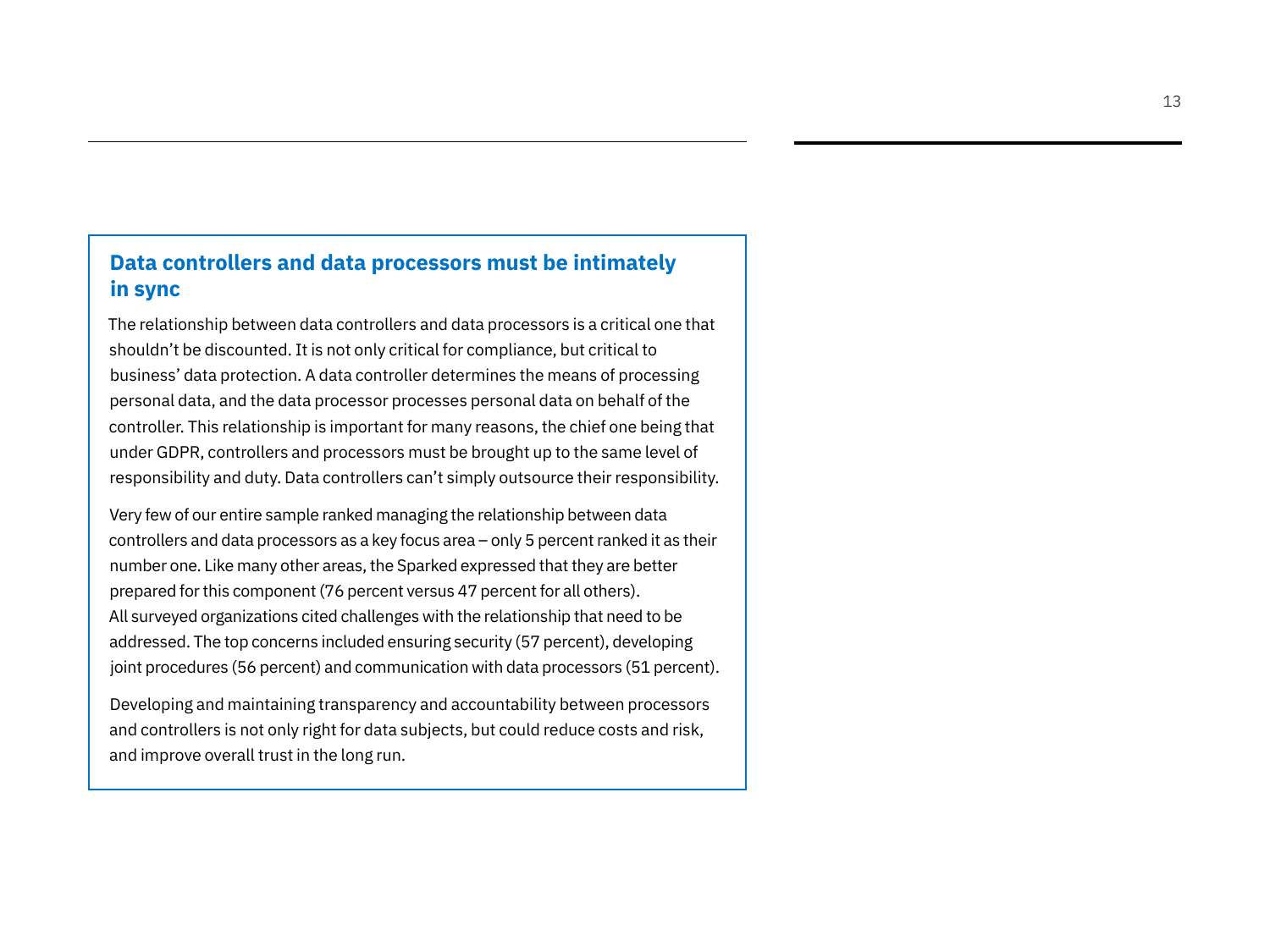# Empowering relationships

Earlier, we stated that the majority of respondents held a positive view on the potential of the GDPR and what it could do for their organization (versus just being a compliance challenge). Nowhere is this more evident or important than in how relationships with data subjects could potentially change. In a recent global online survey conducted by The Harris Poll for IBM, they found that 75 percent (of over 8,500 respondents) agreed that if they didn't trust a company to protect their data, they wouldn't buy from them, no matter how great their products were.<sup>6</sup>

The vast majority of those surveyed agree that GDPR will improve their interactions with data subjects and unlock new business opportunities. Over 90 percent of the Sparked agree that proof of compliance will be seen as a positive differentiator, they will be able to create more personalized experiences for data subjects, and that GDPR will enable more trusted relationships and new business opportunities (see Figure 7). Building mutual trust with data subjects through transparency and clear communication is expected to unleash opportunity for organizations that can best take advantage of enhanced reciprocity.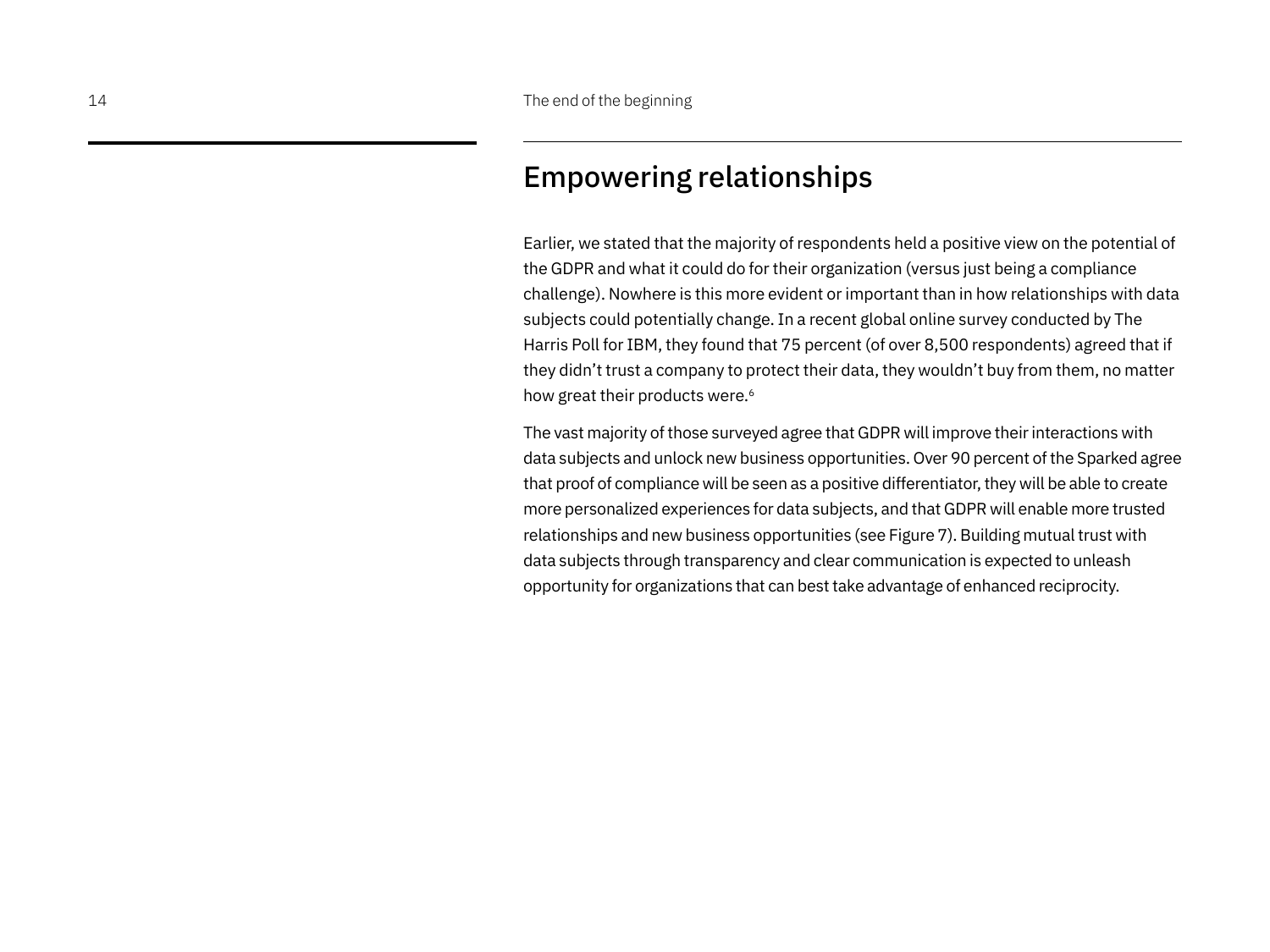### **Figure 7** *Changes to relationships*

Proof of compliance with GDPR will be seen by the public as a positive differentiator



Our organization will be able to provide more personalized experiences for our data subjects/customers



*Sparked Static*

GDPR will enable more trusted relationships with our data subjects/customers that will create new business opportunities

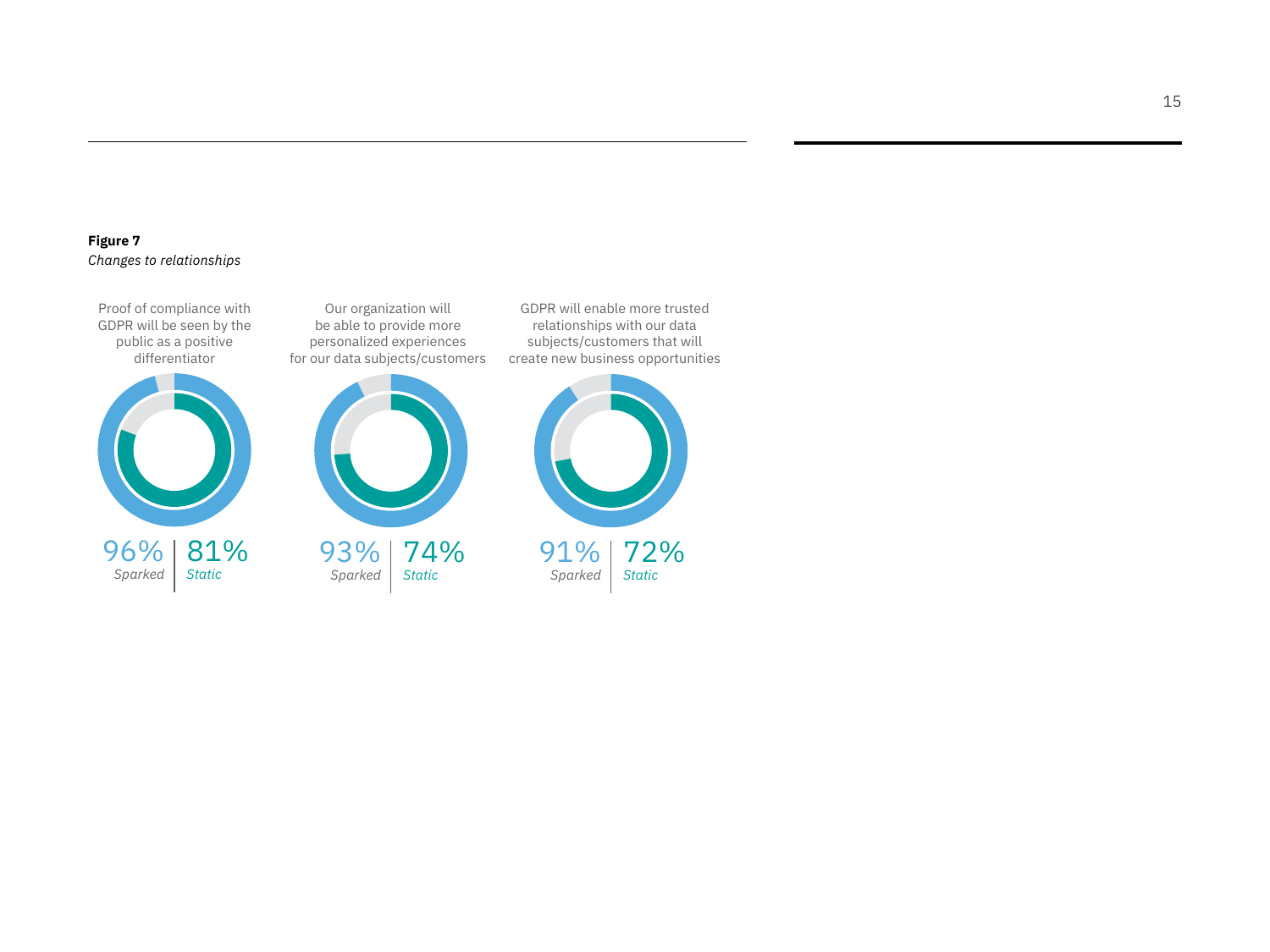# Sparking a new beginning

We have crossed a threshold and entered a new era for data, security, privacy and digital customer interactions. While your organization may not have completed all GDPR compliance activities by the enforcement deadline, it is vital to establish efforts to address every aspect with a project plan or other type of roadmap. Those who are prepared may now ask themselves how GDPR can help position them for success by unlocking new opportunities.

No matter how the future unfolds, organizations in every phase of compliance should do a few things to set themselves up for both near- and longer-term success.

*Collaboration and commitment are essential for effective preparation and enable you to tackle future challenges:*

- Take a holistic approach across privacy, governance, people, processes, data and security
- Expand beyond the "usual suspects" (for example, security, privacy and legal), and involve a broader core team into your preparations – make sure to include lines of business, HR and all groups that touch personal information
- Make everyone accountable for enabling rapid responses to answer inquiries, defend personal data and conduct data processing activities for any regulatory request or investigation
- Look for opportunities to leverage the broader team that you have established for GDPR – including developing new data-led business strategies and products/services.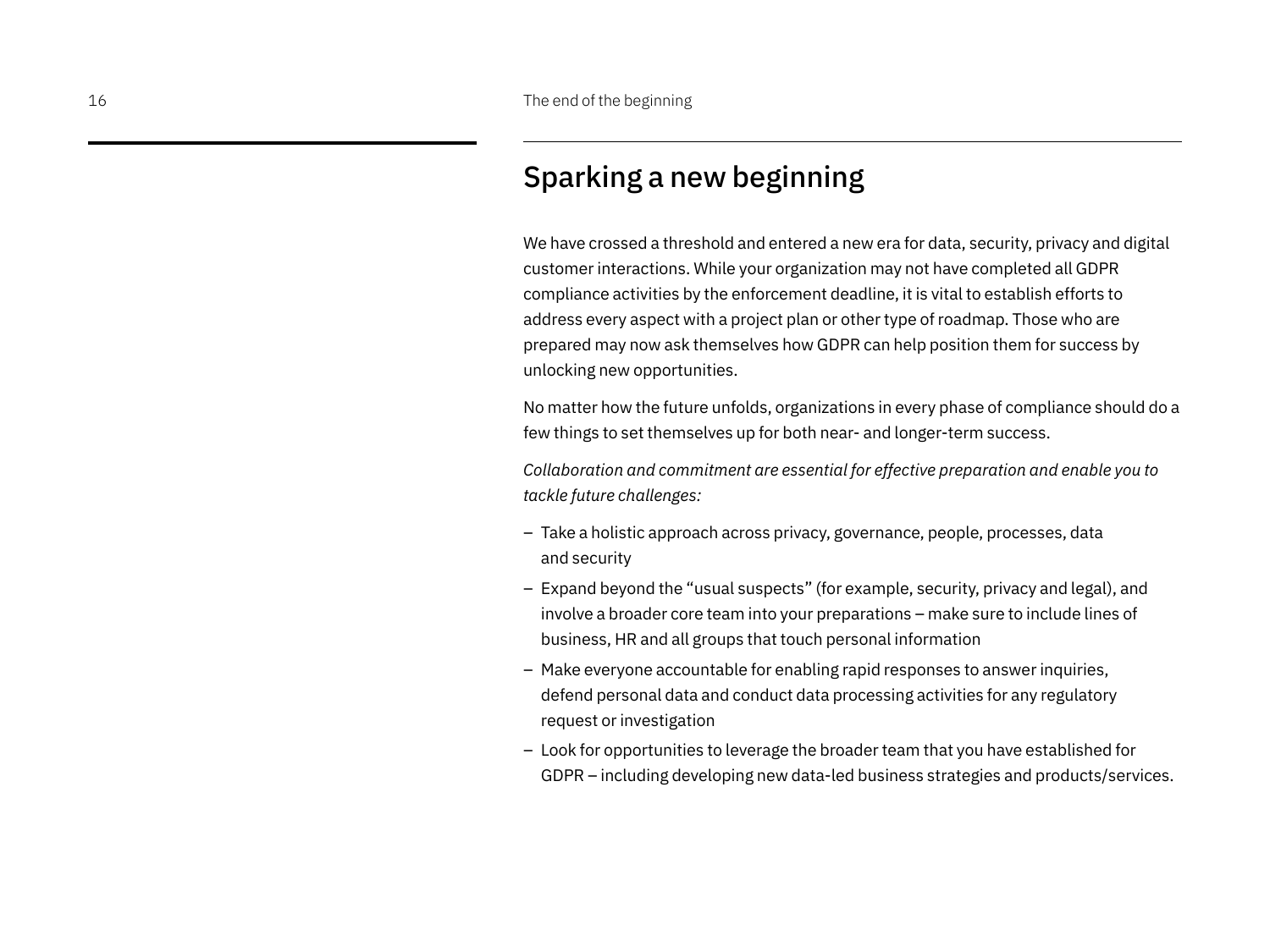*Advance and leverage your incident response capabilities, building on what you have already started for GDPR:*

- Clearly define individual responsibilities for incident response and work to create new responsibilities for key executives, supporting them with pertinent training
- Run incident response simulations and practice sessions with all involved executives and teams
- With the foundations for GDPR established, make "security and privacy by design" priority going forward
- Continue to look for ways to advance security and privacy as key business differentiators and sources of competitive advantage.

*Smaller organizations and those challenged by resource constraints should still build a foundation for transformation:*

- No matter the level of support or amount of resources you have, understand your data and document related processes – focus your efforts on data mapping and security controls
- Continue to focus on developing awareness and educating key executives, and as enforcement begins, use news stories to start a conversation and spur action
- If you can't invest in new security and privacy tools, look for innovative ways to enhance what you currently have
- Look for opportunities to link to broader digital transformation efforts in your organization.

### **Demographics and methodology**

To better understand how organizations were preparing for GDPR and potentially using it as a transformational opportunity, the IBM Institute for Business Value (IBV) and Oxford Economics surveyed 1,500 GDPR leaders in 34 countries, representing 15 industries between February and April of 2018.

We surveyed Chief Privacy Officers, Chief Data Officers, General Counsels, Chief Information Security Officers and Data Protection Officers. To determine our GDPR leader group, we classified respondents using specific criteria (how they answered a select set of questions) and the GDPR leaders who met the criteria comprised 22 percent of the total sample.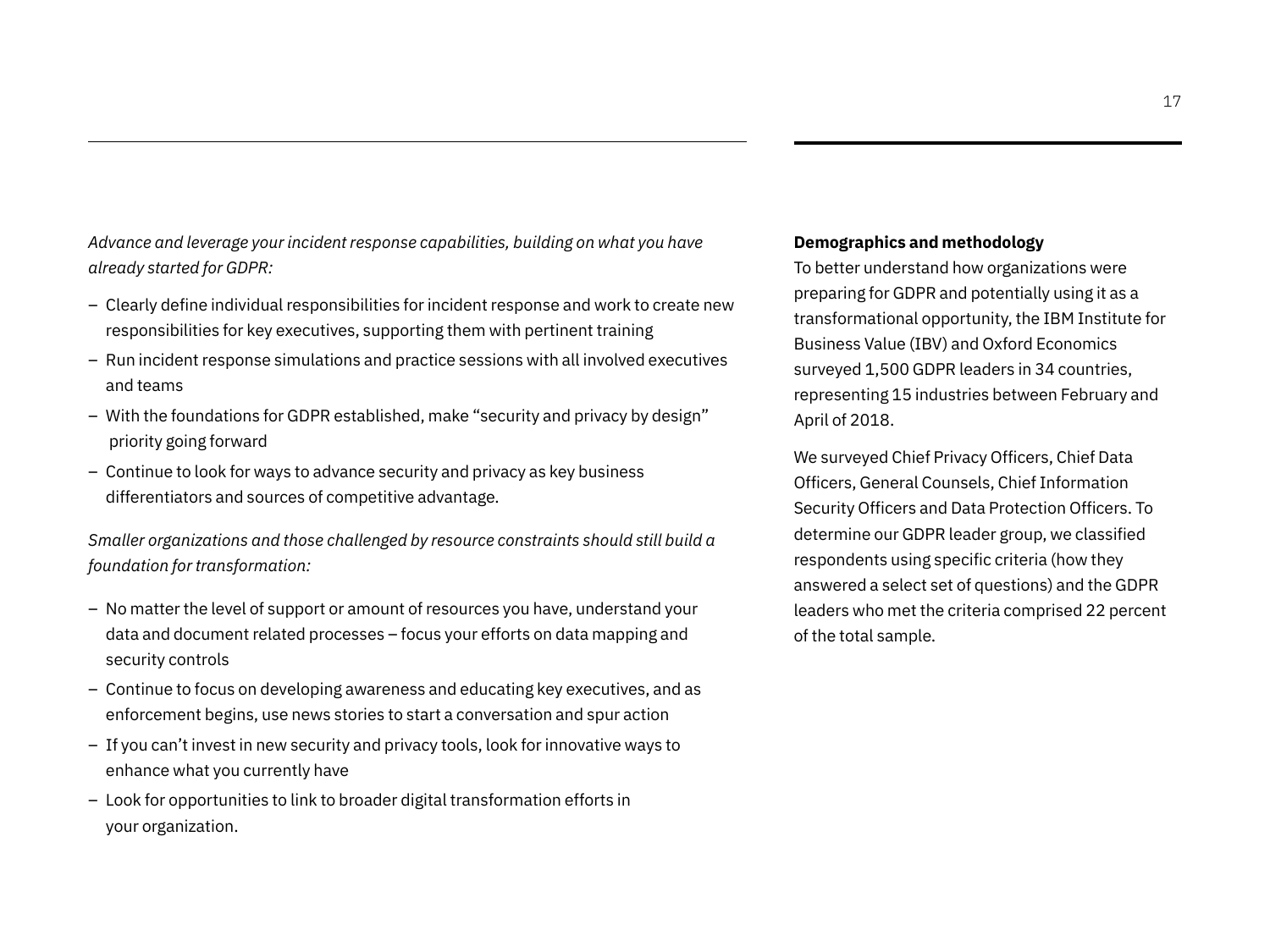# How can you energize your efforts related to GDPR?

If you are already prepared for GDPR, how can you further advance your digital efforts? If you aren't prepared, how can you urge action within your organization to prepare for both the short and long-term simultaneously?

How are you using your security and privacy efforts to protect your organization, data processors and data subjects from threats? How can you involve your executive team in incident response at a deeper level?

What can you do to enact a streamlined approach toward personal data to create new data-led business opportunities, as well as more personalized products and services?

With GDPR compliance seen as a positive differentiator by the public, how can you empower your organization to build closer relationships with customers and clients?

Going forward, what will be needed to drive a cultural shift that enables both your GDPR and digital transformation efforts concurrently? How can you enable your organization to emphasize security, respect privacy, and responsibly nurture more intimate relationships with customers and clients?

### **Related IBM publications**

"IBM Cybersecurity and Privacy Research." The Harris Poll. April 13, 2018. <http://newsroom.ibm.com/2018-04-16-New-Survey->Finds-Deep-Consumer-Anxiety-over-Data-Privacyand-Security

Kelley, Diana, Vijay Dheap, David Jarvis and Carl Nordman. "Cybersecurity in the cognitive era: Priming your digital immune system." IBM Institute for Business Value. November 2016. [https://www-935.ibm.com/services/us/gbs/](https://www-935.ibm.com/services/us/gbs/thoughtleadership/cyberimmunity/)

[thoughtleadership/cyberimmunity/](https://www-935.ibm.com/services/us/gbs/thoughtleadership/cyberimmunity/)

Barlow, Caleb, Christopher Crummey and David Jarvis. "Beyond the boom: Improving decision making in a security crisis." IBM Institute for Business Value. January 2018. [https://www-935.](https://www-935.ibm.com/services/us/gbs/thoughtleadership/beyondboom/) [ibm.com/services/us/gbs/thoughtleadership/](https://www-935.ibm.com/services/us/gbs/thoughtleadership/beyondboom/) [beyondboom/](https://www-935.ibm.com/services/us/gbs/thoughtleadership/beyondboom/)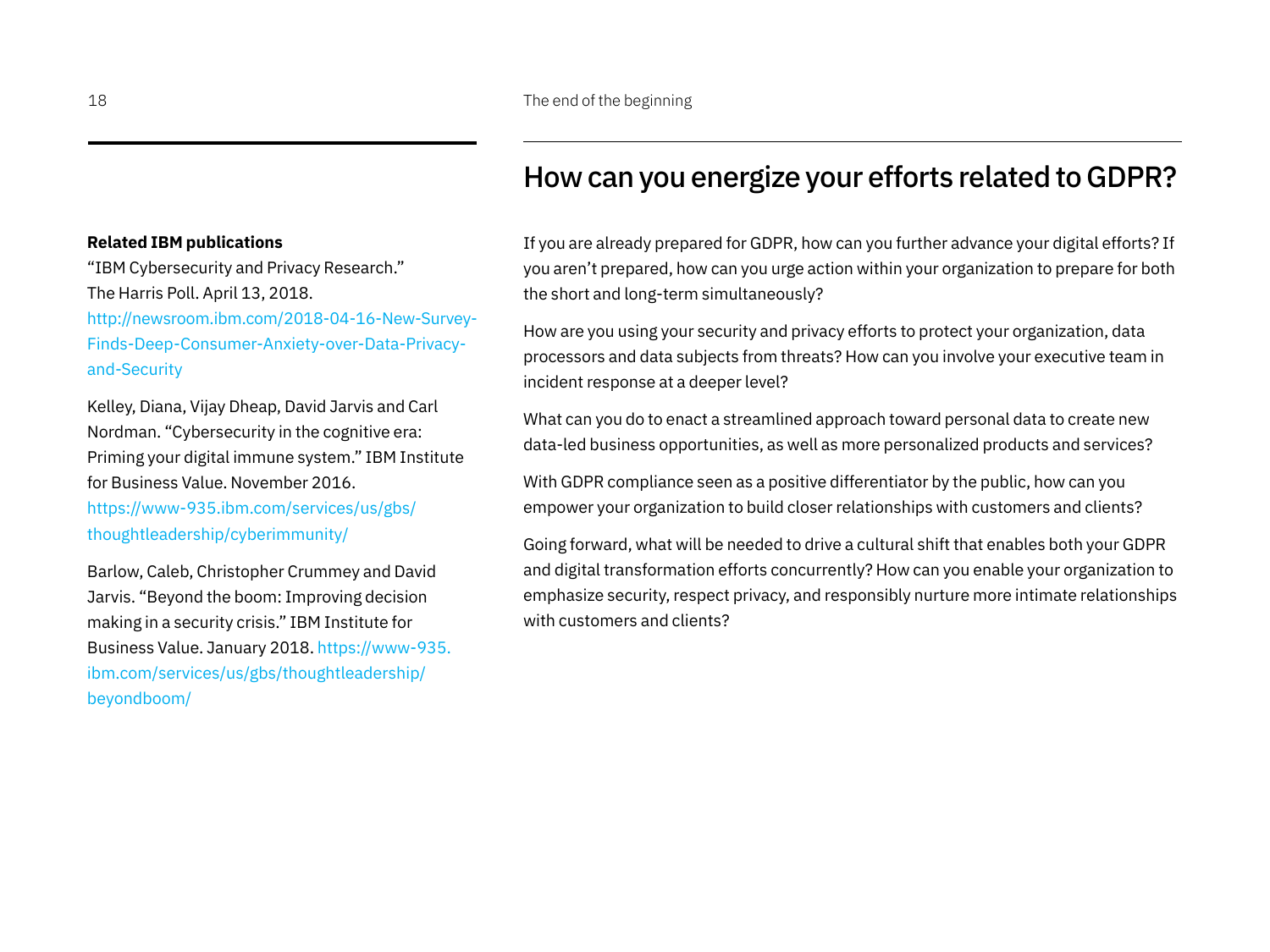### **About the authors**

Cindy Compert, CIPT/CIPM, is a Distinguished Engineer and the Security CTO, US Public Sector Market, CTO Data Security and Privacy, IBM Security. Cindy is a technical visionary driven by wanting to make a difference around the world, advancing the health, safety and well-being of others. Cindy invented the IBM Security GDPR Framework and is leading IBM Security's GDPR solution strategy across the company. Cindy can be reached on Twitter @CCBigData and at [cindycompert@us.ibm.com.](mailto:cindycompert@us.ibm.com)

Richard Hogg is the Global GDPR Evangelist at IBM. He has worked over the last three years with heavily regulated organizations on their GDPR journeys. He is responsible for cross-IBM GDPR capabilities and solutions. He is part of the IBM internal GDPR Readiness Program, and a frequent global speaker on GDPR and information governance. Richard can be reached on LinkedIn at [linkedin.com/in/rhogg](http://linkedin.com/in/rhogg), via Twitter @banjaxx and at [rghogg@us.ibm.com](mailto:rghogg@us.ibm.com).

### **For more information**

To learn more about this IBM Institute for Business Value study, please contact us at [iibv@us.ibm.com](mailto:iibv@us.ibm.com). Follow @IBMIBV on Twitter, and for a full catalog of our research or to subscribe to our newsletter, visit: **[ibm.com](ibm.com/iibv)**/iibv.

Access IBM Institute for Business Value executive reports on your mobile device by downloading the free "IBM IBV" apps for phone or tablet from your app store.

### **The right partner for a changing world**

At IBM, we collaborate with our clients, bringing together business insight, advanced research and technology to give them a distinct advantage in today's rapidly changing environment.

### **IBM Institute for Business Value**

The IBM Institute for Business Value (IBV), part of IBM Services, develops fact-based, strategic insights for senior business executives on critical public and private sector issues.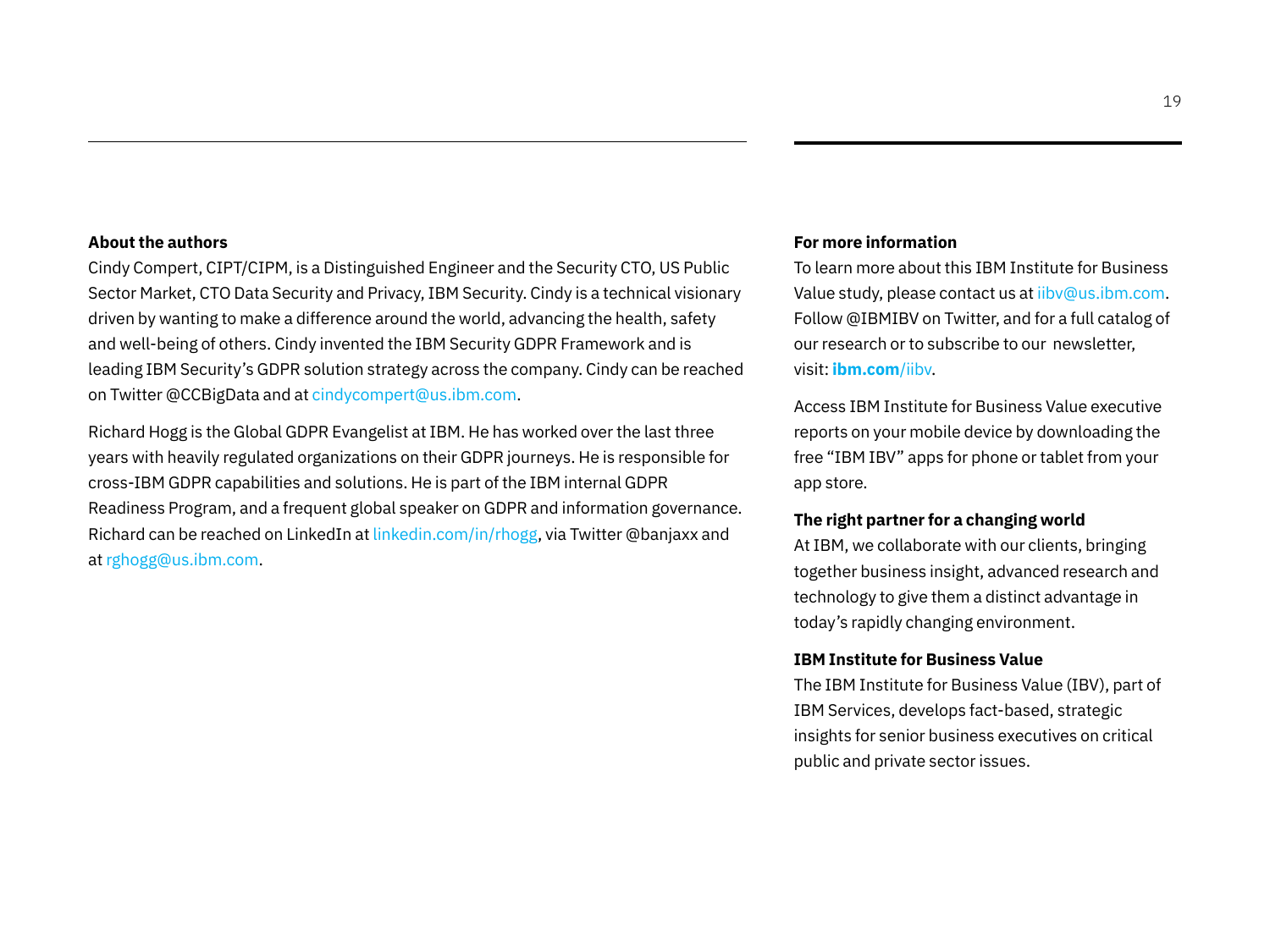### **Contributors**

David Chapin, Senior Managing Consultant, Security and Privacy, IBM Security Jayne Golding, Executive Consultant, European Privacy Lead, IBM Security Adam Nelson, Associate Partner, Global Privacy Leader, IBM Security Gant Redmon, Program Director, Cyber Security and Privacy, IBM Security Lisa Van Deth, Campaign and Thought Leadership Strategy Manager, IBM Security John Zorabedian, CISO Marketing Manager, IBM Security

### **IBM GDPR Legal Disclaimer**

Clients are responsible for ensuring their own compliance with various laws and regulations, including the European Union General Data Protection Regulation. Clients are solely responsible for obtaining advice of competent legal counsel as to the identification and interpretation of any relevant laws and regulations that may affect the clients' business and any actions the clients may need to take to comply with such laws and regulations. The products, services, and other capabilities described herein are not suitable for all client situations and may have restricted availability. IBM does not provide legal, accounting or auditing advice or represent or warrant that its services or products will ensure that clients are in compliance with any law or regulation. Learn more about IBM's own GDPR readiness journey and our GDPR capabilities and offerings to support your compliance journey at [www.ibm.com/gdpr.](http://www.ibm.com/gdpr)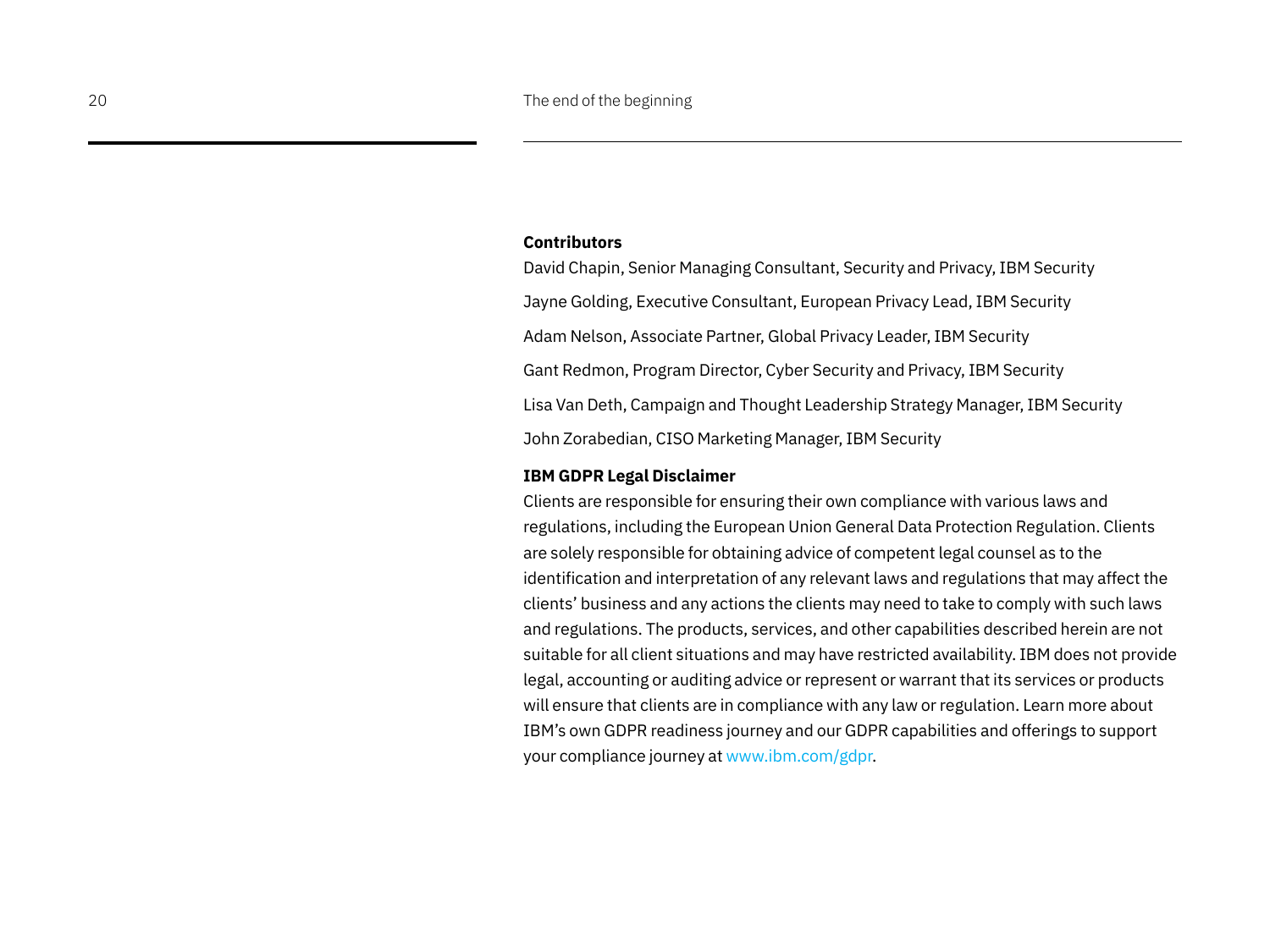### **Notes and sources**

- 1 Sheridan, Kelly. "Businesses Calculate Cost of GDPR as Deadline Looms." [DarkReading.com](http://DarkReading.com). April 12, 2018. [https://www.darkreading.com/risk/businesses-calculate-cost-of-gdpr-as-deadline-looms/d/d](https://www.darkreading.com/risk/businesses-calculate-cost-of-gdpr-as-deadline-looms/d/d-id/1331527?_mc=rss_x_drr_edt_aud_dr_x_x-rss-simple)[id/1331527?\\_mc=rss\\_x\\_drr\\_edt\\_aud\\_dr\\_x\\_x-rss-simple](https://www.darkreading.com/risk/businesses-calculate-cost-of-gdpr-as-deadline-looms/d/d-id/1331527?_mc=rss_x_drr_edt_aud_dr_x_x-rss-simple)
- 2 EUR-Lex: Access to European Union law. Document 32016R0679. Summary of legislation "Regulation (EU) 2016/679 of the European Parliament and of the Council of 27 April 2016 on the protection of natural persons with regard to the processing of personal data and on the free movement of such data, and repealing Directive 95/46/EC (General Data Protection Regulation) (Text with EEA relevance)." [http://eur-lex.europa.eu/legal-content/en/TXT/?uri=CELEX:](http://eur-lex.europa.eu/legal-content/en/TXT/?uri=CELEX)32016R0679
- 3 "The GDPR: It's coming and sooner than you think. Are you prepared?" IBM Security thought leadership white paper. December 2017. [https://www-01.ibm.com/common/ssi/cgi-bin/](https://www-01.ibm.com/common/ssi/cgi-bin/ssialias?htmlfid=WGW03247USEN&&ce=ISM0484&ct=SWG&cmp=IBMSocial&cm=) [ssialias?htmlfid=WGW03247USEN&&ce=ISM0484&ct=SWG&cmp=IBMSocial&cm=](https://www-01.ibm.com/common/ssi/cgi-bin/ssialias?htmlfid=WGW03247USEN&&ce=ISM0484&ct=SWG&cmp=IBMSocial&cm=) h&cr=Security&ccy=US
- 4 EUR-Lex: Access to European Union law. Document 32016R0679. Summary of legislation "REGULATION (EU) 2016/679 OF THE EUROPEAN PARLIAMENT AND OF THE COUNCIL – Article 33, Notification of a personal data breach to the supervisory authority." [https://eur-lex.europa.eu/legal](https://eur-lex.europa.eu/legal-content/EN/TXT/?uri=celex%3A32016R0679)[content/EN/TXT/?uri=celex%3A32016R0679](https://eur-lex.europa.eu/legal-content/EN/TXT/?uri=celex%3A32016R0679)
- 5 Barlow, Caleb and Christopher Crummey. "Beyond the boom: Improving decision making in a security crisis." IBM Institute for Business Value. January 2018. [https://www.ibm.com/services/us/gbs/](https://www.ibm.com/services/us/gbs/thoughtleadership/beyondboom/) [thoughtleadership/beyondboom/](https://www.ibm.com/services/us/gbs/thoughtleadership/beyondboom/)
- 6 IBM News Room. "IBM Cybersecurity and Privacy Research." The Harris Poll. April 13, 2018. [http://newsroom.ibm.com/2018-04-16-New-Survey-Finds-Deep-Consumer-Anxiety-over-Data-](http://newsroom.ibm.com/2018-04-16-New-Survey-Finds-Deep-Consumer-Anxiety-over-Data-Privacy-and-Security)[Privacy-and-Security](http://newsroom.ibm.com/2018-04-16-New-Survey-Finds-Deep-Consumer-Anxiety-over-Data-Privacy-and-Security)

### © Copyright IBM Corporation 2018

IBM Corporation New Orchard Road Armonk, NY 10504

Produced in the United States of America May 2018

IBM, the IBM logo,<ibm.com> and Watson are trademarks of International Business Machines Corp., registered in many jurisdictions worldwide. Other product and service names might be trademarks of IBM or other companies. A current list of IBM trademarks is available on the web at "Copyright and trademark information" at: [ibm.com/legal/](ibm.com/legal/copytrade.shtml) [copytrade.shtml.](ibm.com/legal/copytrade.shtml)

This document is current as of the initial date of publication and may be changed by IBM at any time. Not all offerings are available in every country in which IBM operates.

THE INFORMATION IN THIS DOCUMENT IS PROVIDED "AS IS" WITHOUT ANY WARRANTY, EXPRESS OR IMPLIED, INCLUDING WITHOUT ANY WARRANTIES OF MERCHANTABILITY, FITNESS FOR A PARTICULAR PURPOSE AND ANY WARRANTY OR CONDITION OF NON-INFRINGEMENT. IBM products are warranted according to the terms and conditions of the agreements under which they are provided.

This report is intended for general guidance only. It is not intended to be a substitute for detailed research or the exercise of professional judgment. IBM shall not be responsible for any loss whatsoever sustained by any organization or person who relies on this publication.

The data used in this report may be derived from third-party sources and IBM does not independently verify, validate or audit such data. The results from the use of such data are provided on an "as is" basis and IBM makes no representations or warranties, express or implied.